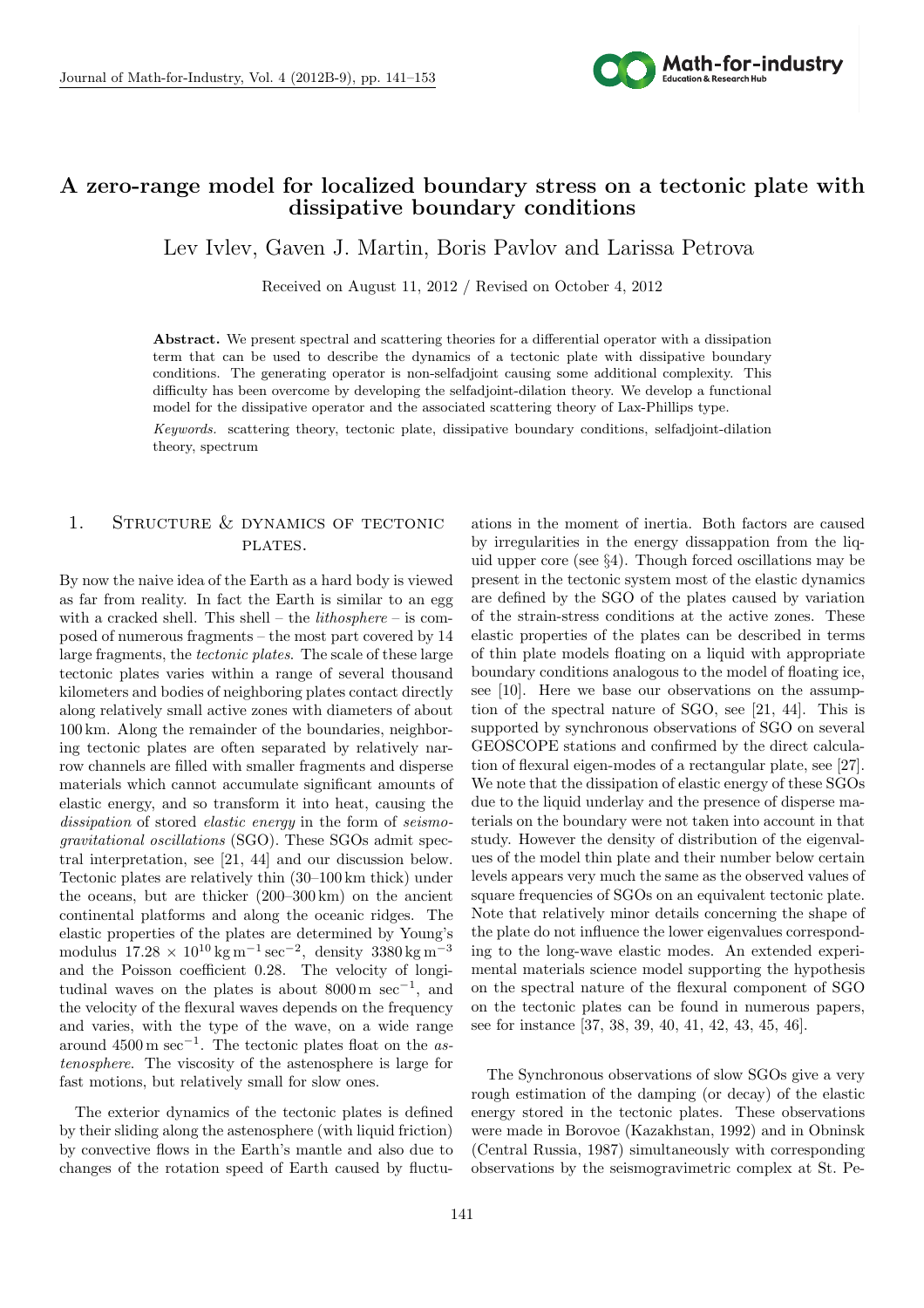

Figure 1: (a) Simultaneous observations by the gravimeter in Borovoe (1) and the seismogravimetric complex of St. Petersburg University (2), December 1992. (b) Pulsations intensity in the gliding window 6 hrs. The vertical arrow is the time of the earthquake in Indonesia (magnitude  $M =$ 7*.*5), 12 December 1992.

### tersburg University.

Among various types of oscillations of the Earth, a special role is played by *pulsations* (observed first in [19]) and recognized as an important phenomenon [21, 19, 20]. Typical pulsations in December 1992 lasted up to 80 hrs and were followed by an earthquake of magnitude  $M = 7.5$  in Indonesia, 12 December 1992, see Fig. 1. Spectra of the



Figure 2: (a) The envelopes of SGO, 0.075–0.095 mHZ for Obninsk (1)and St. Petersgurg (2),1987. (b) The envelopes of SGO 0.153–0.167 mHZ for Borovoe (1) and St. Petersburg (2), 1992.

corresponding SGOs in synchronous observations in 1987 and 1992 had a similar structure and a stable maximum on the interval 0.110-0.130 mHZ. Beside each pair of synchronous spectra there is a common narrow interval with one peak in 1987 (0.075–0.095 mHz) or two peaks in 1992  $(0.153-0.167 \,\mathrm{mHz})$ . From these narrow frequency intervals the envelopes of the SGOs were calculated and the damping of the corresponding amplitudes was estimated. Despite the large distances between the stations involved



Figure 3: Dynamics of seismo-gravitational oscillations observed in St. Petersburg, 22–28 March 2000, before an earthquake in Japan  $(M = 7.6)$ . Here *Z*, *EW*, *NS* mark components of the displacement. The magnitude of oscillation of the (vertical) *Z*-component was actually 2 times larger than the horizontal oscillations *EW*, *NS*. In the domain 0 one sees an intense pulsation, [37, 38]. In the domain 2 one sees a change in the SGO spectrum compared with domain 0 and 1. The last curve shows (without filtering) the record of all displacements of the base of the seismograph in a relative scale.

in the experiment, the envelopes look similar and contain the same number of maxima and minima, see Fig. 2, a. We calculated a decay rate  $\tau$  (damping decrement), from the envelopes, see Fig. 2, based on the length of the time interval  $\Delta_T$  characterized by the damping of the amplitude  $A(\tau)$  in the ratio 2 : 1:

$$
A(\Delta_T) = A(0)e^{-\tau \Delta_T}, \tau = \ln 2/\Delta_T
$$

The decrement found from the observations (with no pulsations taken into account) was 0.028 1/hrs (Obninsk) and 0.023 for St. Petersburg. For another interval of frequencies (with pulsations and two spectral peaks ) the decrement was 0.040 for Borovoe and 0.046 for St. Petersburg. Note that the decay decrement, as a spectral parameter, is expected to be the same for a certain single mode of SGO (with selected frequency) independently of location.

Estimates of the decay rate obtained for both pairs of observations are close despite the naive method of calculation. Small differences in decay rate calculated from envelopes observed in remoted locations for the same interval of frequencies enable decay rates to be viwed as a spectral characteristic of the mode, similar to frequency. Mathematically both observables arise as the imaginary and the real parts of the corresponding complex "frequency" – an eigenvalue of a relevant *dissipative* generator of the wave dynamics of the thin plate floating on the liquid underlay, see section 2.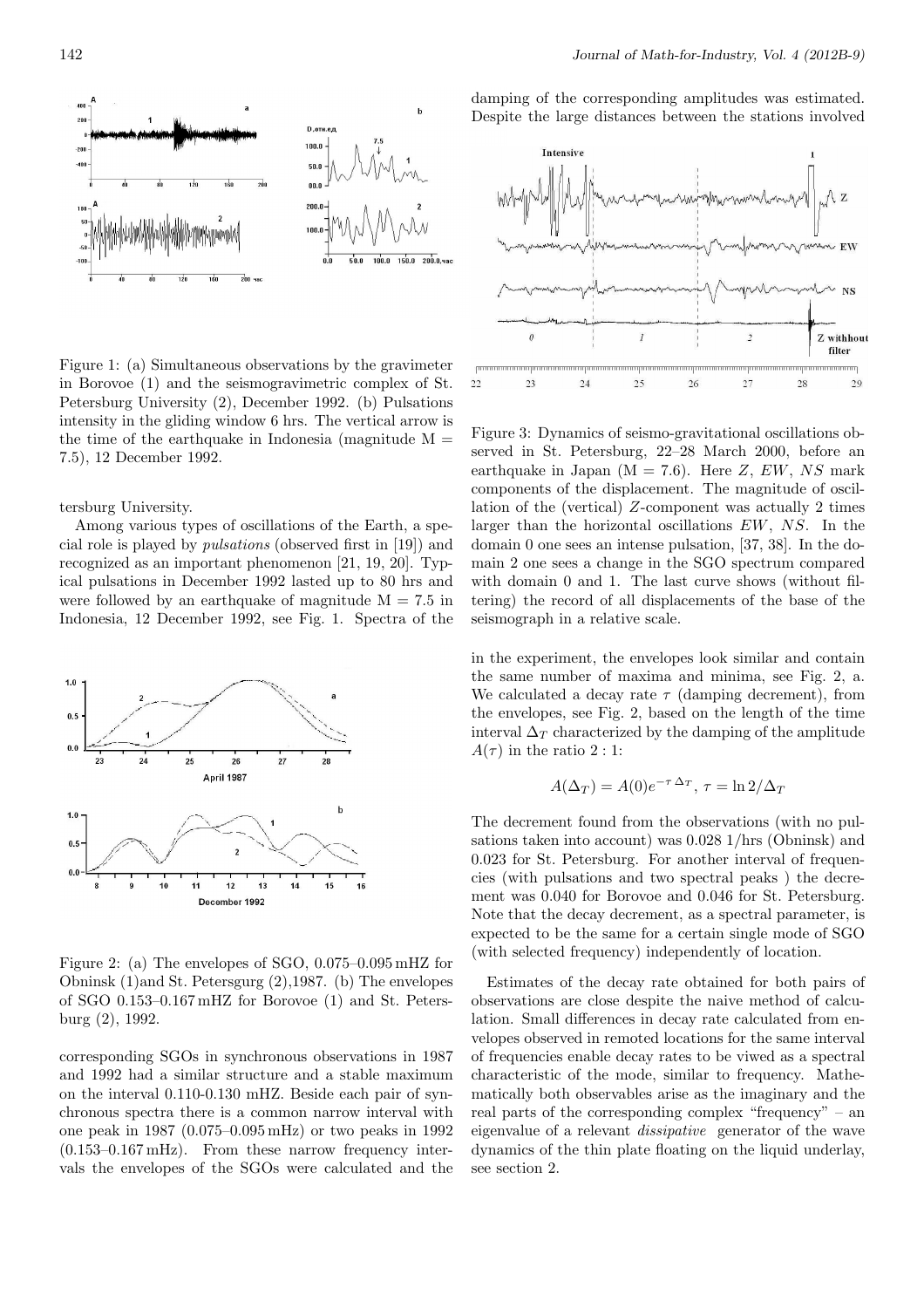The monitoring of the SGO background provides information on the amount of elastic energy accumulated, due to stress, at the active zone of a tectonic plate. Evidence of the growth of stored energy is seen from the growing frequencies of SGO before the earthquakes. Indeed, the effect of growing of frequencies of SGO under a localized boundary stress was observed in [21] from analysis of spectraltime (ST) cards (St. Petersburg 22–28 March 2000) just before an earthquake in Japan, and noted in [44], from which Fig. 4. is taken.



Figure 4: The time- frequency cards showing the variation of the frequency of the corresponding SGO

Space-time card analysis reveals an important connection between the stress magnitude and the frequency of the SGOs observed. In spectral terms, stress magnitude and frequency are obtained from the eigenvalues of the generator of the wave process. According to the celebrated variational principle, see [7], the elastic deformation caused by the stress enhances the corresponding Hamiltonian, and hence the growth of the corresponding conditional minima, coincident with the eigenvalues of the biharmonic Hamiltonian of the tectonic plate – the squares of the eigenfrequencies of the corresponding generator, *§*2. A similar well known effect is used in musical instruments attenuated via regulation of tension of strings.

In what follows we quote from [44] concerning the dynamics of the frequencies revealed from analysis of the spectral-time cards (ST-cards) of the **vertical** component of SGOs, based on comparison of data represented in Fig. 4. Frequency growth of SGOs is seen on ST-card, Fig. 3. The spectral amplitudes are represented in Fig. 4 by variation of the shade. Maximal amplitudes are white. The ampli-

tudes on the shaded domains are 3.5 times greater than the average amplitude (frequency *∼* 200 mcHz). One can see from Fig. 4 (part 1) a few domains, where the frequencies of the modes increase or decrease. This is interpreted as evidence of an accumulation (or discharge, by forming local cracks) of the elastic energy due to stress. Growth/decrease of the frequency is characterized by the ratio  $\Delta v/t$ , where  $\Delta$  is the increment of the frequency on the interval [0, t]. We have obtained from [44] the relevant data from observations of real processes, including an essential damping of amplitudes of the SGO. That paper [44] is dedicated to an analysis of the elastic dynamics of a thin plate with no dissipation.

In this paper we attempt to develop an appropriate analysis for a more realistic model, with dissipation of elastic energy and the damping of SGO amplitudes is taken into account. The analysis of the dynamics with no damping can be developed, with use of an appropriate fitted zero-range model, based on spectral theory and an operator extensions procedure for *symmetric operators*, the corresponding analysis with SGO amplitudes damping requires spectral analysis and the operator extensions for non-symmetric – *dissipative* – operators.

Key features of dissipative spectral theory were developed in [18, 24, 28], unfortunately the corresponding operator extension techniques was absent. This is a major obstacle in using appropriate zero-range models of the boundary stress as a tool of the corresponding analytic perturbation procedure, c.f. similar techniques for selfadjoint operators, [29].

Experimental results show that the damping decrements of the SGO amplitudes are important spectral variables, and can be used, together with the frequencies and amplitudes of the SGO, and the shapes of the corresponding modes for fitting of a model of a tectonic plate under stress. Monitoring of SGOs would then allow a fit of the corresponding model of the plate under stress. Mathematical modeling would then enable calculation of the eigenvalues and eigenfunctions of the fitted solvable model, this in turn would allow estimation of the elastic energy accumulated in the active zone of the plate and, eventually, predicting the power of expected earthquake.

Here we aim to attract the attention of mathematicians and geologists to an interesting area of seismology providing an alternative approach to prediction of earthquakes and/or tsunami and ultimately a preliminary estimation of their power. A further part of the paper suggests new mathematical methods in the dissipative operator extension theory based on Lax-Phillips analysis of the generator of the corresponding contracting dynamics. We need Lax-Phillips analysis as a background for construction of a fitted soluble model of the stressed tectonic plate using the model as a first step in the relevant analytic perturbation procedure for calculation of the perturbed dynamics under stress.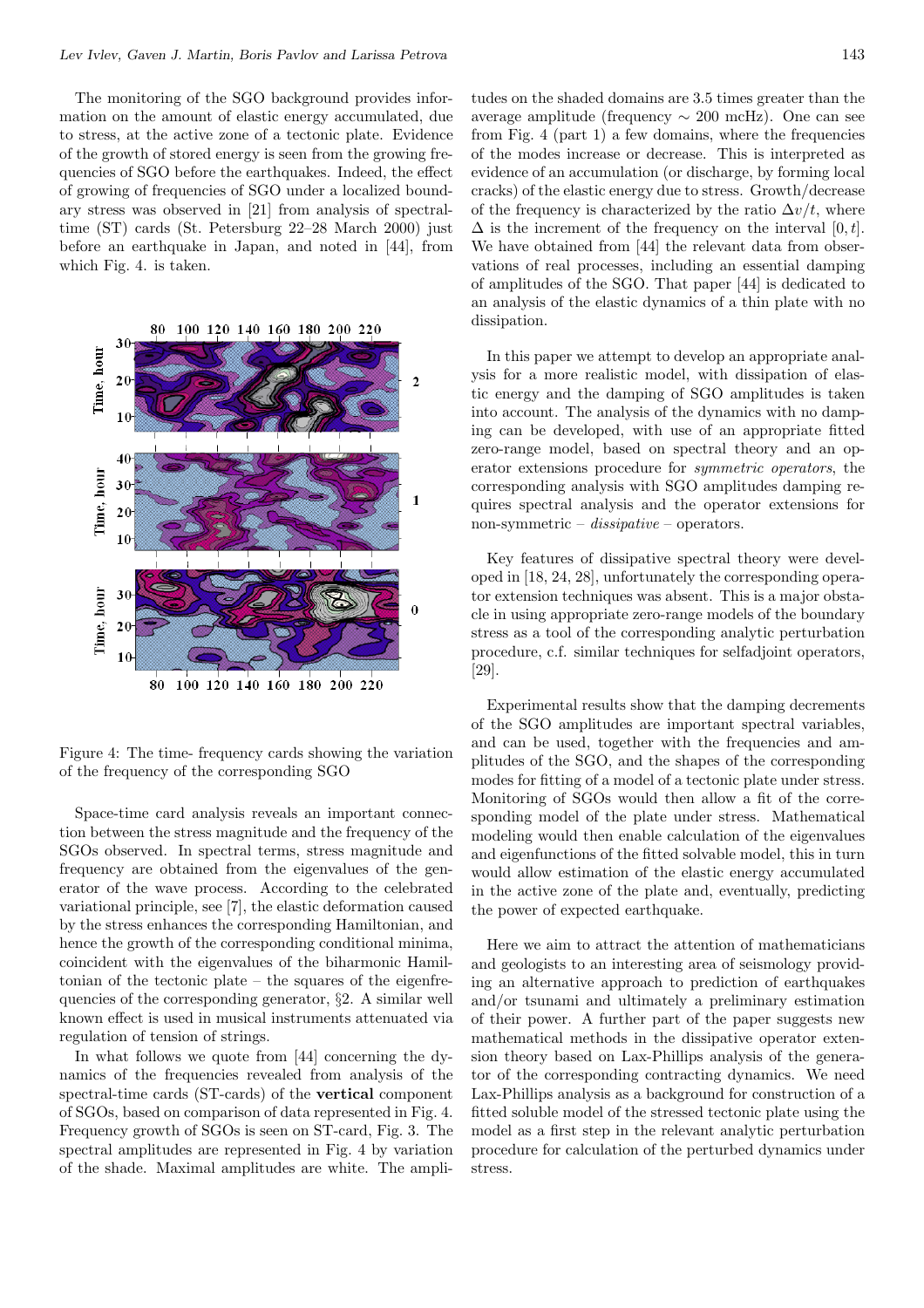# 2. Plates in a dissipative environment

There are two ways in which dissipation of the elastic energy accumulated on a thin tectonic plate due to boundary stress may occur. First, through the disperse materials filling the channel between the neighboring plates beyond the active zones of direct contact. Second, by the contact of the plate with the liquid underlay.

The disperse material cannot accumulate an essential amount of elastic energy, but simply transforms it into heat, [17, 48]. We do not discuss here the physics of this process, but assume that the dissipation is described by a phenomenological dissipative boundary condition, defined by a real operator matrix (see *§*2.1). We neglect the presence of neighboring plates and hence assume that a single thin plate is embedded into the domain filled with disperse materials, emulated by a dissipative boundary condition on the boundary of the plate.

To take into account the dissipation defined by the fluid underlay, we should consider contact of the plate with a viscous liquid, described by a modified Navier-Stokes equation and derive the dissipation, assuming a small, but non-zero liquid viscosity with respect to slow movements. We will not do this here, but assume, see *§*2.2, that the dynamics of SGOs on the thin plate floating on the fluid is described by the bi-harmonic wave equation (5), see [10], with a positive damping parameter  $\beta$  on the velocity, assuming that this phenomenological parameter defines the dissipation due to small viscosity and does not vanish, contrary to [10].

We aim to construct a fitted zero-range solvable model of a floating plate under boundary stress in a dissipative environment. Contrary to the conservative case, where the corresponding unperturbed operator is Hermitian or selfadjoint, we need a version of the operator-extension theory for dissipative operators *L*. We will achieve this based on construction of the selfadjoint dilation  $\hat{\mathcal{L}}$  of the dissipative generator of the wave dynamics in an extended space via attachment of incoming and outgoing channels on the plate Ω and it's boundary *γ*. Then the zero-range perturbation of the dilation  $\mathcal L$  is introduced via special boundary condition on the selected deficiency subspace *N* orthogonal to incoming and outgoing channels which remain unaffected. Subsequent splitting of these gives a dissipative operator  $\mathcal{L}$ , – a zero-range perturbation of the original dissipative operator *L*. This program includes several steps:

- 1. Description of dissipative boundary conditions for the thin-plate model (bi-harmonic operator on a bounded domain).
- 2. Construction of a selfadjoint dilation, see [24],  $\hat{\mathcal{L}} : \mathcal{H} \to$ *H* of the dissipative thin-plate model  $\mathcal{L}: \mathcal{K} \to \mathcal{K} \subset \mathcal{H}$ .
- 3. Restriction of the dilation  $\hat{\mathcal{L}} \to \hat{\mathcal{L}}_0$ , with deficiency subspaces  $N_{\pm i}$  from the original co-invariant subspace  $K$ , and subsequent extension of  $\hat{\mathcal{L}}_0 \to \hat{\mathcal{L}}_B$  with a Hermitian matrix extension parameter  $B: N \equiv N_i + N_i \rightarrow$ *N* and corresponding selfadjoint generator  $\mathcal{L}_B$  of the relevant unitary group  $U_B(t) = \exp i \hat{\mathcal{L}}_B t$ .

4. Description of spectral properties of the dissipative generator of the relevant Lax-Phillips semigroup, see  $[18]$ ,  $P_K U_B(t)|_{\mathcal{K}}$ ,  $t \geq 0$ , obtained as a zero-range perturbation  $\mathcal{L}_B$  of the original dissipative generator  $\mathcal L$  of the wave dynamics of the tectonic plate emulating the stressed dynamics of the tectonic plate in a dissipative environment.

Steps 3 & 4 are standard in dissipative operator theory, so we concentrate here on  $1 \& 2$  and provide, in the Appendix a brief review of the spectral analysis of dissipative operators in terms of the functional model. There are considerable technical details which are necessary for the proofs of a number of the results we claim here which underpin the mathematical phenomena we discuss. We shall present those in a forthcoming manuscript. Indeed, similar techniques to those presented here can be used for the stress applied on the body of the plate, caused by violent convective flows in the asthenosphere, or the stresses on the oceanic plated, which are responsible for tsunami, see *§*4 and an extended discussion in [14].

### 2.1. DISSIPATIVE BOUNDARY CONDITIONS.

The bi-harmonic operator  $\Delta^2$  acts on  $L_2(\Omega)$ ,  $\Omega \subset \mathbb{R}^2$  a relatively compact domain with smooth boundary  $\partial\Omega \equiv \gamma$ . Integration by parts yields the boundary form :

$$
J_{int}(u, v) = \int_{\tilde{\Omega}} \left[ \Delta^2 \bar{u} \, v - \bar{u} \Delta^2 v \right] = \langle \Xi_+^u, \Xi_-^v \rangle - \langle \Xi_-^u, \Xi_+^v \rangle
$$

$$
= \int_{\gamma} d\gamma \left[ \langle \left( \begin{array}{c} \frac{\partial \Delta u}{\partial n} \\ -\Delta u \end{array} \right), \left( \begin{array}{c} v \\ \frac{\partial v}{\partial n} \\ -\Delta v \end{array} \right) \rangle \right]
$$

$$
- \langle \left( \begin{array}{c} u \\ \frac{\partial u}{\partial n} \end{array} \right), \left( \begin{array}{c} \frac{\partial \Delta v}{\partial n} \\ -\Delta v \end{array} \right) \rangle \right]
$$
(1)

Or, alternatively the form

$$
J_N(u, v) \equiv \int_{\gamma} d\gamma \left[ \langle \left( \begin{array}{c} \frac{\partial \Delta u}{\partial n} \\ \frac{\partial u}{\partial n} \end{array} \right), \left( \begin{array}{c} v \\ \Delta v \end{array} \right) \rangle - \langle \left( \begin{array}{c} u \\ \Delta u \end{array} \right), \left( \begin{array}{c} \frac{\partial \Delta v}{\partial n} \\ \frac{\partial u}{\partial n} \end{array} \right) \rangle \right].
$$
 (2)

We select standard selfadjoint boundary conditions for the bi-harmonic operator so that the Lagrangian form (1) vanishes. The Lagrangian plane (defined by boundary conditions) is an Hermitian matrix *B* in the appropriate Sobolev class of the boundary data, for instance

$$
\begin{pmatrix}\n\frac{\partial \Delta u}{\partial n} \\
-\Delta u\n\end{pmatrix} + B_t \begin{pmatrix}\nu \\
\frac{\partial u}{\partial n}\n\end{pmatrix} = \mathcal{B} \begin{pmatrix}\nu \\
\frac{\partial u}{\partial n}\n\end{pmatrix},
$$
\n(3)

where

$$
B_t = (\sigma - 1) \begin{pmatrix} 0 & \frac{\partial^2}{\partial t^2} \\ \frac{\partial^2}{\partial t^2} & 0 \end{pmatrix},
$$

with the Poisson coefficient  $\sigma$ ,  $0 \le \sigma \le 1/2$  and  $\frac{\partial^2}{\partial t^2}$  taken along the boundary. Equation (3) with  $\mathcal{B} = 0$  gives natural boundary conditions for the thin plate model. Similarly for the dissipative boundary condition we substitute *B* for a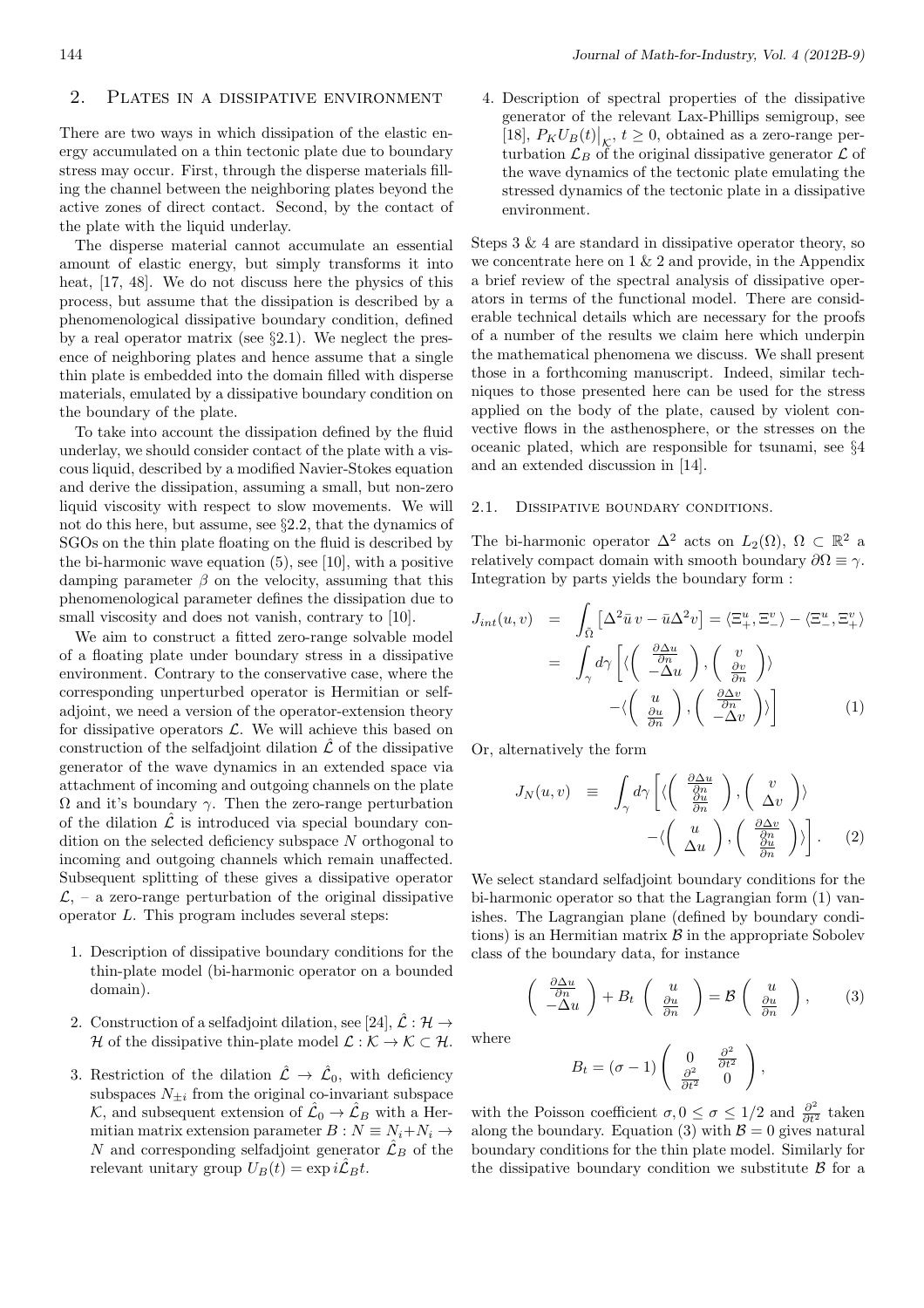dissipative matrix operator. Thus for a dissipative model and in the simplest case  $\mathcal{B} = m \frac{i}{2} \Gamma_{\gamma}^{+} \Gamma_{\gamma}$  with a constant 2 *×* 2 nonsingular matrix operator Γ*<sup>γ</sup>* acting from *L*2(*γ, E*) to an auxiliary space  $K|_{\gamma}$ :

$$
\begin{pmatrix}\n\frac{\partial \Delta u}{\partial n} \\
-\Delta u\n\end{pmatrix} + (\sigma - 1) \begin{pmatrix}\n0 & \frac{\partial^2}{\partial t^2} \\
\frac{\partial^2}{\partial t^2} & 0\n\end{pmatrix} \begin{pmatrix}\nu \\
\frac{\partial u}{\partial n}\n\end{pmatrix}
$$
\n
$$
= \frac{i}{2} \Gamma_{\gamma}^+ \Gamma_{\gamma} \begin{pmatrix}\nu \\
\frac{\partial u}{\partial n}\n\end{pmatrix} . \qquad (4)
$$

*i*

The bi-harmonic operator with this boundary condition is dissipative in  $L_2(\Omega)$  and is connected to the generator  $\mathcal L$  of the wave dynamics of the tectonic plate with dissipation.

### 2.2. Damped wave process on the tectonic plate.

Flexural oscillations of the thin plate  $\Omega$  floating on a liquid with small viscosity are described in non-dimensional coordinates by the wave equation for the vertical displacements *η* [10] on the horizontal surface  $\Omega \subset \partial \tilde{\Omega}$  of the liquid filling the 3D domain  $\hat{\Omega}$  with  $\Delta_{\Omega} = \Delta$ :

$$
\Delta_{\Omega}^2 \eta + m\eta_{tt} + \beta \eta_t + \eta + \phi_t = p_a, \qquad (5)
$$

Here *m* is the relative 2D density of the 2D plate,  $\phi$  is the hydrodynamic potential in  $\tilde{\Omega}$ ,  $\beta$  – a positive damping parameter, and *p<sup>a</sup>* is an additional pressure applied on the surface  $\Omega$  in the upward direction. The hydrodynamic potential satisfies 3D-Laplace equation  $\Delta \phi = 0$  in  $\tilde{\Omega}$  and Neumann boundary conditions on  $\partial \tilde{\Omega} \setminus \Omega$ ,  $\frac{\partial \phi}{\partial n}|_{\partial \tilde{\Omega} \setminus \Omega} = 0$ . Kinematic matching conditions are imposed on the plate:  $\frac{\partial \phi}{\partial z} - \frac{\partial \eta}{\partial t}\big|_{\Omega} = 0$ . The hydrodynamic potential satisfies the volume conservation condition  $\int_{\Omega} \frac{\partial \phi}{\partial z} d\Omega = 0$ , which allows us to disregard the zero eigenvalue of the Laplacian in  $\tilde{\Omega}$ and define the partial Neumann-to-Dirichlet map  $\mathcal{ND}_0$  on the orthogonal complement of constants in an appropriate Sobolev class from  $L_2(\Omega)$ . The relative ND-map is represented by the formal spectral series over the system  $\varphi_l^{\Omega} \equiv \varphi_l|_{\Omega}$  of the eigenfunctions of the Neumann Laplacian in  $\tilde{\Omega}$ , restricted to  $\Omega$ 

$$
\mathcal{N}\mathcal{D}_0 \equiv \sum_{l>0} \frac{\varphi_l^{\Omega} \rangle \ \langle \varphi_l^{\Omega}}{\lambda_l}.
$$
 (6)

This series is divergent, but can be regularized based on the resolvent equation, [33], and implies the positivity of the relative ND-map. Then we eliminate the hydrodynamic potential from (5) based on the kinematic matching condition  $\frac{\partial \phi}{\partial z} = \mathcal{N} \mathcal{D} \frac{\partial^2 \eta}{\partial t^2}$ . This yields a "wave equation" for the vertical displacement  $\eta$  on  $\Omega$ :

$$
(m + \mathcal{N}\mathcal{D}_0)\,\eta_{tt} + \beta\eta_t + \Delta^2\eta + \eta = p_a. \tag{7}
$$

With negligeable upward pressure  $p_a$  (i.e. thin plate) the equation (5) is homogeneous:

$$
(m + \mathcal{N}\mathcal{D}_0)\eta_{tt} + \beta\eta_t + \Delta^2\eta + \eta \equiv \mathcal{D}\eta_{tt} + \beta\eta_t + L\eta = 0, (8)
$$

The homogeneous wave equation (8) can be presented as a first order equation in Lax-Phillips form, [18], with operator coefficient  $(m + \mathcal{N}\mathcal{D}_0) \equiv \mathcal{D}$  and  $\mathcal{D}^{-1}L \equiv L_{\mathcal{D}}$ , as follows:

$$
\frac{1}{i}\frac{\partial}{\partial t}\begin{pmatrix} u \\ u_t \end{pmatrix} = i\begin{pmatrix} 0 & -1 \\ L_{\mathcal{D}} & \mathcal{D}^{-1}\beta \end{pmatrix}\begin{pmatrix} u \\ u_t \end{pmatrix} \equiv \mathcal{L}_{\mathcal{D}}\begin{pmatrix} u \\ u_t \end{pmatrix}
$$

$$
\equiv \mathcal{L}_{\mathcal{D}}\vec{u}.
$$
(9)

 $\mathcal{L}_{\mathcal{D}}$  is dissipative in  $\mathcal{E}$  (Cauchy data  $\vec{u} = (u, u_t) \equiv (u_0, u_1)$ ), with energy norm

$$
\langle \vec{u}, \vec{v} \rangle_{\mathcal{E}} = \frac{1}{2} \int_{\Omega} \left[ \Delta \bar{u}_0 \Delta v_0 + \bar{u}_0 v_0 + \mathcal{D} \bar{u}_1 v_1 \right] d\Omega, \qquad (10)
$$

**Lemma 1.** *The boundary form of the Lax-Phillips generator*  $\mathcal{L}_{\mathcal{D}}$  *in the energy-normed space of the Cauchy data*  $\vec{\eta}$ *is represented as*

$$
\langle \mathcal{L}_{\mathcal{D}} \vec{u}, \vec{v} \rangle_{\mathcal{E}} - \langle \vec{u}, \mathcal{L}_{\mathcal{D}} \vec{v} \rangle_{\mathcal{E}}
$$
  
=  $-\frac{i}{2} \left[ \langle \Xi_{+}^{u_0}, \Xi_{-}^{v_1} \rangle_{L_2(\gamma)} - \langle \Xi_{-}^{u_1}, \Xi_{+}^{v_0} \rangle_{L_2(\gamma)} \right] - i \langle \beta u_1, v_1 \rangle_{L_2}.$ 

The boundary form is often interpreted as a "current" associated with the "wave function" of the problem. For selfadjoint operators - Hamiltonians of conservative physical systems - boundary forms vanish due to conservative boundary conditions imposed on the symplectic data  $\Xi_{\pm}\big|_{\gamma},u_{0,1}\big|_{\Omega}$ . For multi-channel systems, conservative boundary conditions are interpreted as balancing the currents on the contact of the channels.

Hereafter we consider the dissipative boundary conditions for the generator of the wave dynamics coming from the boundary conditions and data  $\Xi_+ = i\Gamma^+\Gamma\Xi_-,$  as in (16) below, if  $\Gamma^+\Gamma = \mathcal{B} > 0$ .

### 2.3. The selfadjoint dilation of a dissipative generator.

Unfortunately rigorously formulated multi-channel problems are usually too complicated for explicit analysis because of the problem of multiple returning waves. Lax-Phillips systems are characterized by the condition that all such waves (exiting from  $K$  into an outgoing channel) never return, [18]. Thus the structure of the outgoing channel is not important for damped evolution and only the balance of currents is essential. Therefore, for Lax-Phillips systems, we are able to replace the outgoing channels with the *simplest* outgoing channels providing the required balance. Then the damped evolution  $e^{i\mathcal{L}t}$  in  $\mathcal K$  can be embedded into the larger space  $\mathcal{H} = \mathcal{K} \oplus \mathcal{D}_{in} \oplus \mathcal{D}_{out}$  via the attachment of trivial artificial incoming and outgoing channels  $\mathcal{D}_{in,out} = L_2(R_{\mp})$  so that the system obtained is Lax-Phillips with a selfadjoint generator  $\hat{\mathcal{L}}_{\mathcal{D}}$ . We use the analogue of the boundary conditions (3,4) disregarding the term with the Poisson coefficient. For instance, the generator  $\mathcal{L}_{\mathcal{D}}$  is obtained from the original dissipative operator by attachment of truncated momenta  $i\frac{d}{dx}$  on  $L_2(R_{\mp})$ . Then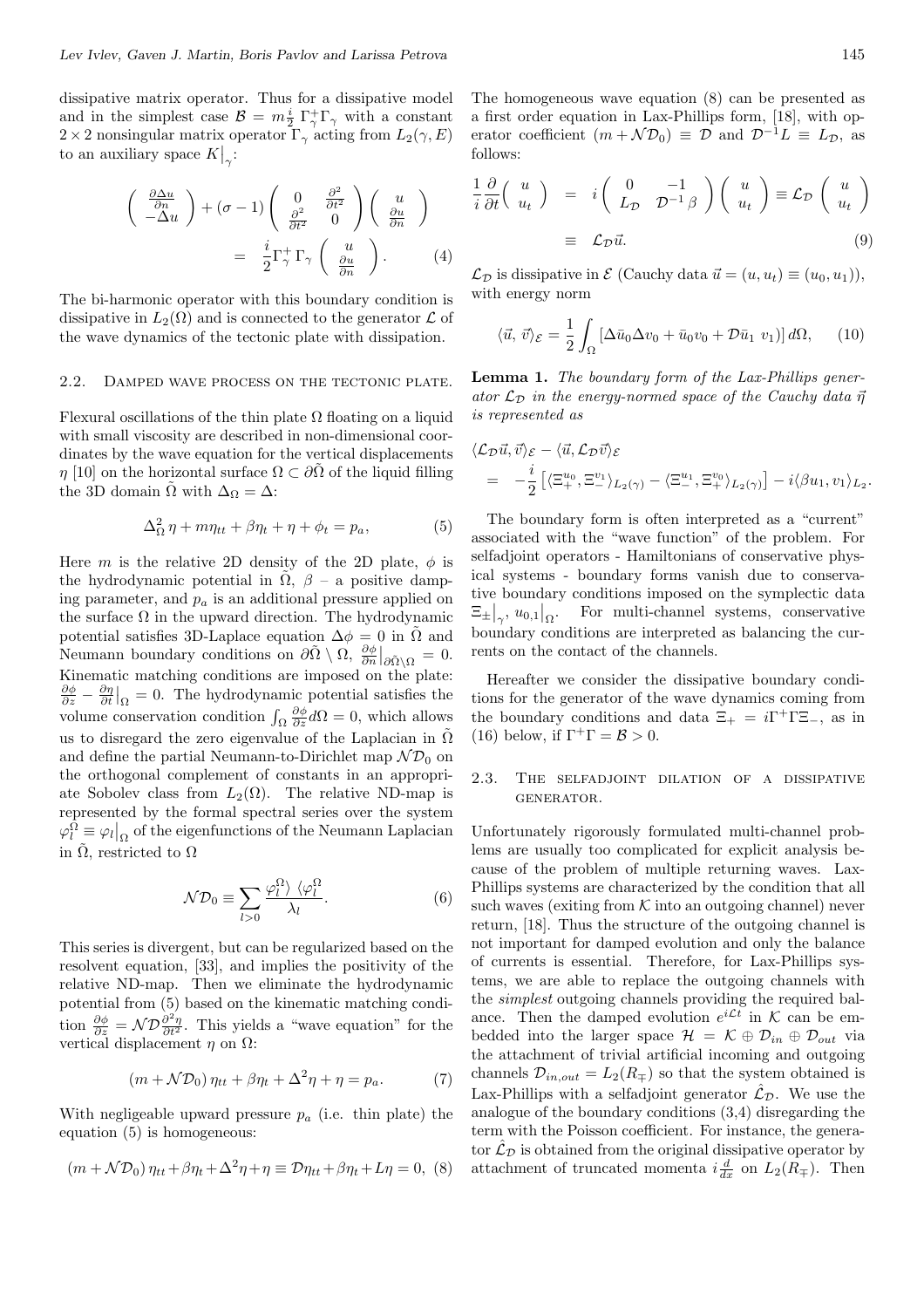the positive cone of the relevant unitary evolution group  $e^{i\hat{\mathcal{L}}_{\mathcal{D}}t}$ ,  $t \geq 0$  restricted onto the co-invariant subspace  $\mathcal{K}$ coincides with the original damped evolution, see [18, 24]:

$$
P_{\mathcal{K}}e^{i\hat{\mathcal{L}}_{\mathcal{D}}t}\big|_{\mathcal{K}} = e^{i\mathcal{L}_{\mathcal{D}}t}, \, t > 0. \tag{11}
$$

This remarkable connection between the dissipative operator  $\mathcal{L}_{\mathcal{D}}$  and its nearest selfadjoint relative  $\mathcal{L}_{\mathcal{D}}$  - the *selfadjoint dilation* - is the most important feature of the corresponding spectral theory, see [24]. Essential details of the spectral picture of the dissipative operator  $\mathcal{L}_{\mathcal{D}}$  can be interpreted in terms of the corresponding scattering matrix/characteristic function, see [24, 28, 31]. Here we use the dilation as a tool for explicit construction of the zerorange model of a weakly perturbed dissipative operator.

Construct the selfadjoint dilation of  $\mathcal{L}_{\mathcal{D}}$  by attachment of incoming/outgoing channels to the boundary of  $\Omega$  and to the support  $supp \beta \subset \Omega$  of  $\beta > 0$ . Set

$$
\mathcal{D}_{in,out}^{\gamma} = L_2(R_{\mp}, E_{\gamma}), \ \mathcal{D}_{in,out}^{\Omega} = L_2(R_{\mp}, E_{\Omega}),
$$

The truncated momenta are defined on  $\mathcal{D}^{\gamma}_{in,out}$ ,  $\mathcal{D}^{\Omega}_{in,out}$  as

$$
i\frac{du_+^\gamma}{ds},\,i\frac{du_-^\gamma}{ds},\,i\frac{du_+^\Omega}{ds},\,i\frac{du_-^\Omega}{ds}.\tag{12}
$$

The boundary forms of the truncated momenta on  $u^{\gamma}_{\pm} \in$  $\mathcal{H}^{\gamma}$  and  $u_{\pm}^{\Omega} \in \mathcal{H}^{\Omega}$  are represented in terms of boundary data  $u^{\gamma}_{\pm}(0_{\pm},\gamma)$ ,  $u^{\Omega}_{\pm}(0_{\pm},\Omega)$  or in terms of the corresponding symplectic variables

$$
\begin{aligned} \Xi_+^\gamma &= \frac{u_+^\gamma + u_-^\gamma}{2}, \qquad \Xi_-^\gamma = \frac{u_+^\gamma - u_-^\gamma}{i}, \\ \Xi_+^\Omega &= \frac{u_+^\Omega + u_-^\Omega}{2}, \qquad \Xi_-^\Omega = \frac{u_+^\Omega - u_-^\Omega}{i} \end{aligned}
$$

$$
J_{\gamma}(u^{\gamma},v^{\gamma}) = i\langle u_{+}^{\gamma}(0_{+},\gamma),v_{+}^{\gamma}(0,\gamma)\rangle_{E_{\gamma}}
$$
  
\t
$$
-i\langle u_{-}^{\gamma}(0_{-},\gamma),v_{-}^{\gamma}(0_{-},\gamma)\rangle_{E_{\gamma}}
$$
  
\t
$$
= \langle \Xi_{+}^{u^{\gamma}},\Xi_{-}^{v^{\gamma}}\rangle - \langle \Xi_{-}^{u^{\gamma}},\Xi_{+}^{v^{\gamma}}\rangle,
$$
  
\t
$$
J_{\Omega}(u^{\Omega},v^{\Omega}) = \langle i u_{+}^{\Omega}(0_{+},\Omega),v_{+}^{\Omega}(0,\Omega)\rangle_{E_{\Omega}}
$$
  
\t
$$
- \langle i u_{-}^{\Omega}(0_{-},\Omega),v_{-}^{\Omega}(0_{-},\Omega)\rangle_{E_{\Omega}}
$$
  
\t
$$
= \langle \Xi_{+}^{u^{\Omega}},\Xi_{-}^{v^{\Omega}}\rangle - \langle \Xi_{-}^{u^{\Omega}},\Xi_{+}^{v^{\Omega}}\rangle.
$$
 (13)

We factorize the operators  $\beta = \Gamma_{\Omega}^{+} \Gamma_{\Omega}, \ \mathcal{B} = \Gamma_{\gamma}^{+} \Gamma_{\gamma}$  so as to have nonsingular factors acting on the boundary spaces of  $\vec{u}, u^{\Omega}_{\pm}(0_{\pm}), u^{\gamma}_{\pm}(0_{\pm})$ . Define  $\mathcal{L}_{\mathcal{D}}$ , associated with the biharmonic operator with dissipative boundary conditions  $\mathbb{E}_{+}^{u}|_{\gamma} = i\mathcal{B} \mathbb{E}_{+}^{u}|_{\gamma}$ . We verify the following elsewhere.

**Theorem 1.** *The matrix operator defined in*

$$
\mathcal{H} = \mathcal{D}_{out}^{\Omega} \oplus \mathcal{D}_{out}^{\gamma} \oplus \mathcal{K} \oplus \mathcal{D}_{in}^{\gamma} \oplus \mathcal{D}_{out}^{\Omega} \tag{14}
$$

*by the formula*

$$
\hat{\mathcal{L}}_{D}\begin{pmatrix} u_{+}^{\Omega} \\ u_{+}^{\Uparrow} \\ \vec{u} \\ u_{-}^{\Omega} \end{pmatrix} = \begin{pmatrix} i\frac{du_{+}^{\Omega}}{ds} \\ i\frac{du_{+}^{\Uparrow}}{dr} \\ i\left(\begin{array}{cc} 0 & -1 \\ L_{\mathcal{D}} & 0 \end{array}\right) \begin{pmatrix} u_{0} \\ u_{0} \\ u_{1} \end{pmatrix} + \begin{pmatrix} 0 \\ \Gamma_{\Omega}^{\perp} \Xi_{+}^{u_{1}^{\Omega}} \end{pmatrix} \\ i\frac{du_{+}^{\Uparrow}}{ds} \end{pmatrix} \tag{15}
$$

*with the boundary conditions imposed on*  $\Xi_{\pm}^{\Omega}, \Xi_{\pm}^{\gamma}, \Xi_{\pm}^{u_0}, \Xi_{\pm}^{u_1}$ .

$$
\Xi_-^{\Omega} = \Gamma_{\Omega} u^1, \ \Xi_+^{u_0} = \Gamma_\gamma^+ \Xi_\gamma^\gamma, \ \Xi_-^{\gamma} = \Gamma_\gamma \Xi_-^{u_1} \tag{16}
$$

*is a selfadjoint dilation of the operator*  $\mathcal{L}_D$ *.* 

A similar statement is true for the dissipative wave generator with the boundary condition (4) again for the biharmonic operator. In fact description of the dilation can be simplified by introducing total incoming and outgoing spaces  $\mathcal{D}_{in,out} = \mathcal{D}_{in,out}^{\gamma} \oplus \mathcal{D}_{in,out}^{\Omega}$  and total vectors  $\vec{u}_{\pm} =$  $u_{\pm}^{\gamma} \oplus u_{\pm}^{\Omega}$ . Then, instead of  $\Gamma_{\gamma}$ ,  $\Gamma_{\Omega}$  use  $\Gamma : E \to E_{\gamma} \oplus E_{\Omega}$  and the adjoint  $\Gamma^+$ , the formula (15) for the dilation reduces to

$$
\hat{\mathcal{L}}\left(\begin{array}{c} u_{+} \\ u_{-} \\ u_{-} \end{array}\right) = \left(\begin{array}{c} i\frac{du_{+}}{ds} \\ \mathcal{A}_{sa}u + \Gamma^{+}\frac{u_{+}+u_{-}}{2} \\ i\frac{du_{-}}{ds} \end{array}\right) \tag{17}
$$

with boundary condition  $\frac{u_+-u_-}{i} = \Gamma u$ . Here  $\mathcal{A}_{sa}$  is the self-adjoint part, with zero contribution to the boundary form of  $\hat{\mathcal{L}}$ . In this form the dilation formula was presented in [28].

## 3. Restriction-extension scheme for **DILATION**

Originally von Neumann's operator extension theory was developed as a tool to construct the functional calculus, in particular to construct the appropriate dynamic group. Though the zero-range model arose in [9] independently, the connection between them was noted in [5] and von Neumann's theory is considered foundational to zero-range models of quantum and acoustic systems, see [8, 3, 4, 6, 22] and references therein. Now zero-range models are used in analytic perturbation procedures to improve convergence of the perturbation series in resonance spectral problems with unperturbed eigenvalues embedded in continuous spectrum, see [34, 29, 35].

Since we need to mark the operators by their extension parameter  $\alpha$ , we will write  $\mathcal{L}_{\alpha}$  instead of  $\mathcal{L}_{\mathcal{D},\alpha}$  and  $\hat{\mathcal{L}}_{\alpha}$ instead of  $\mathcal{L}_{\mathcal{D},\alpha}$  for the dilations.

To construct a zero-range model of the dissipative operator  $\mathcal{L}$ , we develop an appropriate restriction-extension procedure  $\hat{\mathcal{L}} \to \hat{\mathcal{L}}_{\alpha}$  for the corresponding dilation, and then consider the Lax-Phillips semigroup generated by  $\hat{\mathcal{L}}_{\alpha}$ . Due to the special selection of the deficiency subspace of the dilation  $N_{+i} \subset \mathcal{K}$ , the incoming and outgoing subspaces remain  $L_2(R_+, E)$  – the same as incoming and outgoing subspaces of the dilation  $\hat{\mathcal{L}}$ . Then the restriction  $e^{i\hat{\mathcal{L}}_{\alpha}t}$  of the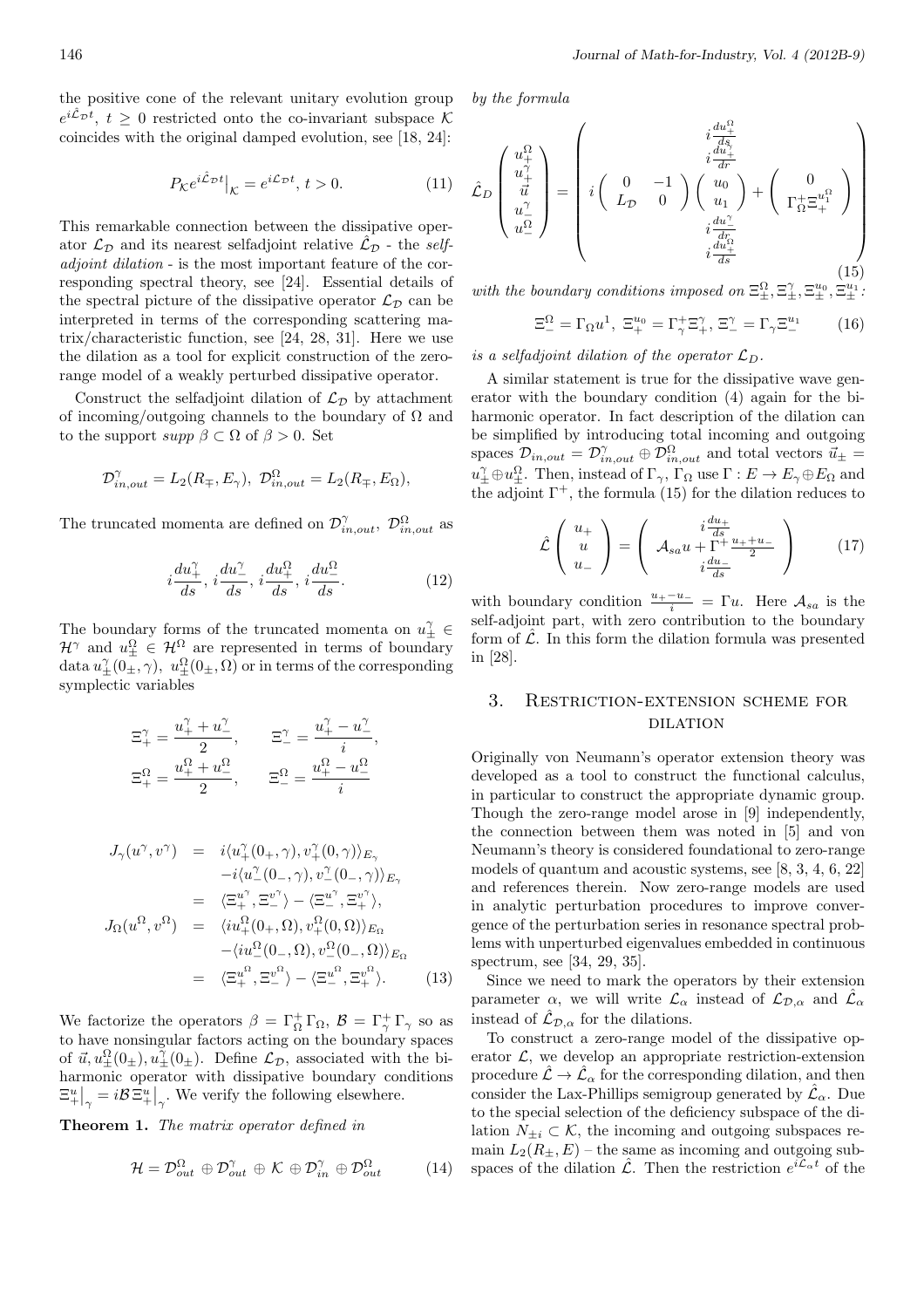extended unitary group  $e^{i\hat{\mathcal{L}}_{\alpha}t}$  to the co-invariant subspace  $\mathcal{K}$  yields a contracting semigroup  $P_{\mathcal{K}}e^{i\hat{\mathcal{L}}_{\alpha}t} \Big|_{\mathcal{K}} \equiv e^{i\mathcal{L}_{\alpha}t}, t \geq 0,$ whose generator serves as a zero-range perturbation of the original dissipative operator  $\mathcal{L}_D \equiv \mathcal{L}$ .

The deficiency elements at the complex point *−i* of a local restriction of a self-adjoint differential operator *L* to the domain of all smooth elements, vanishing near given point *a* coincide with square integrable derivatives of the corresponding Green function  $G_i^L(x, a)$ . Thus the deficiency index is (6*,* 6) of the 2D bi-harmonic operator at  $a \in \Omega$ , see [15] and the index is (3,3) for the local restriction of the bi-harmonic operator with the Neumann homogeneous boundary condition. Further, restriction of the bi-harmonic operator with natural boundary conditions for a thin plate, (3) with  $\mathcal{B} = 0$ , has deficiency index (5*,* 5) (an important remark of C. Fox and S. Nazarov shows the deficiency index of the local restriction of the bi-harmonic operator may be greater than the index of the similar restriction of the operator with the Neumann homogeneous boundary condition). Generally the index of the locally restricted unperturbed bi-harmonic operator does not exceed (6*,* 6), but may vary depending on the original boundary condition. The restriction of the selfadjoint operator  $\hat{\mathcal{L}} \equiv A$  is equivalent to selection of the deficiency subspace for given value  $i\delta$  of the spectral parameter. The restriction is local if the deficiency elements are generalized solutions of the corresponding homogeneous equation and belong to the Hilbert space *H* in question. In particular, for the local restriction of the dilation  $\hat{\mathcal{L}}$  one can use the Green function or the derivatives of the Green function of the dissipative bi-harmonic operator. We assume that the deficiency subspace is a generating subspace *N<sup>i</sup>* (or develop the restriction-extension procedure in the invariant subspace generated by the defect  $N_i + N_i$ , and assume that the deficiency subspaces do not overlap: $N_{-i}$  ∩  $N_i = \frac{A+iI}{A-iI}N_i$  ∩  $N_i = 0$ , dim  $N_i = d$ ). Then set  $D_0^A = (A - iI)^{-1} (E_A \ominus N_i)$  and define the restriction as  $A \to A_0 = A|_{D_0^A}$ .

The procedure of restriction suggested above does not guarantee density of the domain of the restricted operator. Nevertheless, the deficiency subspaces  $N_{\pm i}$  do not overlap, the extension procedure for the orthogonal sum  $l_0 \oplus A_0$  can be developed based on von Neumann's formula. We follow [32]. The "formal adjoint" operator for  $A_0$  is initially defined on the defect  $N_i + N_{-i} := \mathcal{N}$  by  $A_0^+$  $i_e^+e \pm i e = 0$ for  $e \in N_{\pm i}$ , which makes sense as  $N_i, N_{-i}$  do not overlap. When the formal adjoint on the defect is constructed, we restrict it to a certain plane in the defect where the boundary form vanishes. These Lagrangian planes are parametrized by isometries  $V: N_i \to N_{-i}$  of the form  $\mathcal{T}_V = (I - V) N_i$ . When the deficiency subspaces do not overlap, the corresponding isometry is admissible, and from [16] there is a self-adjoint extension  $A_V$  of the restricted operator  $A_0$ .

**Lemma 2.** *The lagrangian plane*  $\mathcal{T}_V$  *in the defect forms a non-zero angle with the domain*  $D_0^A$  *of the restricted operator A*0*.*

It follows that once the extension is constructed on the

Lagrangian plane the extended operator can be found in the form of a direct sum of the closure of the restricted operator and the extended operator on the Lagrangian plane.

The extension of the dissipative operator on the defect  $\mathcal{N} = \mathcal{N}_1 + \mathcal{N}_{-1}$  can be constructed by a symplectic procedure. Indeed if we choose an ortho-normal basis in  $N_i$ :  ${f_s}$ ,  $s = 1, 2, \ldots, d$ , as a set of deficiency vectors of the restricted operator  $A_0$ . The vectors  $\hat{f}_s = \frac{A+iI}{A-iI} f_s$  form an orthonormal basis in the dual deficiency subspace *N−<sup>i</sup>* . Under the non-overlapping condition one can use the formal adjoint operator  $A_0^+$  defined on the defect  $N_i + N_{-i} = \mathcal{N}$ , [2, 1]

$$
u = \sum_{s=1}^{d} [x_s \, f_s + \hat{x}_s \, \hat{f}_s] \in \mathcal{N}, \tag{18}
$$

$$
A_0^+ u = \sum_{s=1}^d [-i \; x_s \; f_s + i \; \hat{x}_s \; \hat{f}_s]. \tag{19}
$$

To use the symplectic version of the operator-extension techniques we introduce in the defect  $\mathcal{N}$  a new basis  $W_s^{\pm}$ , on which the formal adjoint  $A_0^+$  is correctly defined

$$
W_s^+ = \frac{f_s + \hat{f}_s}{2} = \frac{A}{A - iI} f_s, \ W_s^- = \frac{f_s - \hat{f}_s}{2i} = -\frac{I}{A - iI} f_s,
$$

 $A_0^+ W_s^+ = W_s^-$ ,  $A_0^+ W_s^- = -W_s^+$ .. Then represent elements  $u \in \mathcal{N}$  via the new basis as

$$
u = \sum_{s=1}^{d} [\xi_s^+ W_s^+ + \xi_s^- W_s^-]. \tag{20}
$$

Then, with  $\sum_{s=1}^{d} \xi_{s,\pm} e_s := \vec{\xi}_{\pm}$  we re-write the above as

$$
u = \frac{A}{A - iI} \vec{\xi}_{+}^{u} - \frac{1}{A - iI} \vec{\xi}_{-}^{u},
$$
  

$$
A_{0}^{+} u = -\frac{1}{A - iI} \vec{\xi}_{+}^{u} - \frac{A}{A - iI} \vec{\xi}_{-}^{u}
$$
 (21)

The formula of integration by parts for abstract operators found in [32]

**Lemma 3.** *Consider the elements u, v from the domain of the (formal) adjoint operator*  $A_0^+$ :

$$
u = \frac{A}{A - iI} \vec{\xi}^u_+ - \frac{1}{A - iI} \vec{\xi}^u_- , \ v = \frac{A}{A - iI} \vec{\xi}^v_+ - \frac{1}{A - iI} \vec{\xi}^v_-
$$

*with coordinates*  $\vec{\xi}_{\pm}^u$ ,  $\vec{\xi}_{\pm}^v$ :

$$
\vec{\xi}^u_{\pm} = \sum_{s=1}^d \xi^u_{s,\pm} f_{s,i} \in N_i, \ \vec{\xi}^v_{\pm} = \sum_{s=1}^d \xi^v_{s,\pm} f_s \in N_i.
$$

*Then, the boundary form of the formal adjoint operator is equal to*

$$
\mathcal{J}_A(u,v) = \langle A_0^+ u, v \rangle - \langle u, A_0^+ v \rangle = \langle \vec{\xi}_+^*, \vec{\xi}_-^* \rangle_N - \langle \vec{\xi}_-^*, \vec{\xi}_+^* \rangle_N.
$$

The symplectic coordinates  $\vec{\xi}^u_{\pm}, \vec{\xi}^v_{\pm}$  of the ele-<br>ments *u, v* play the role of the boundary values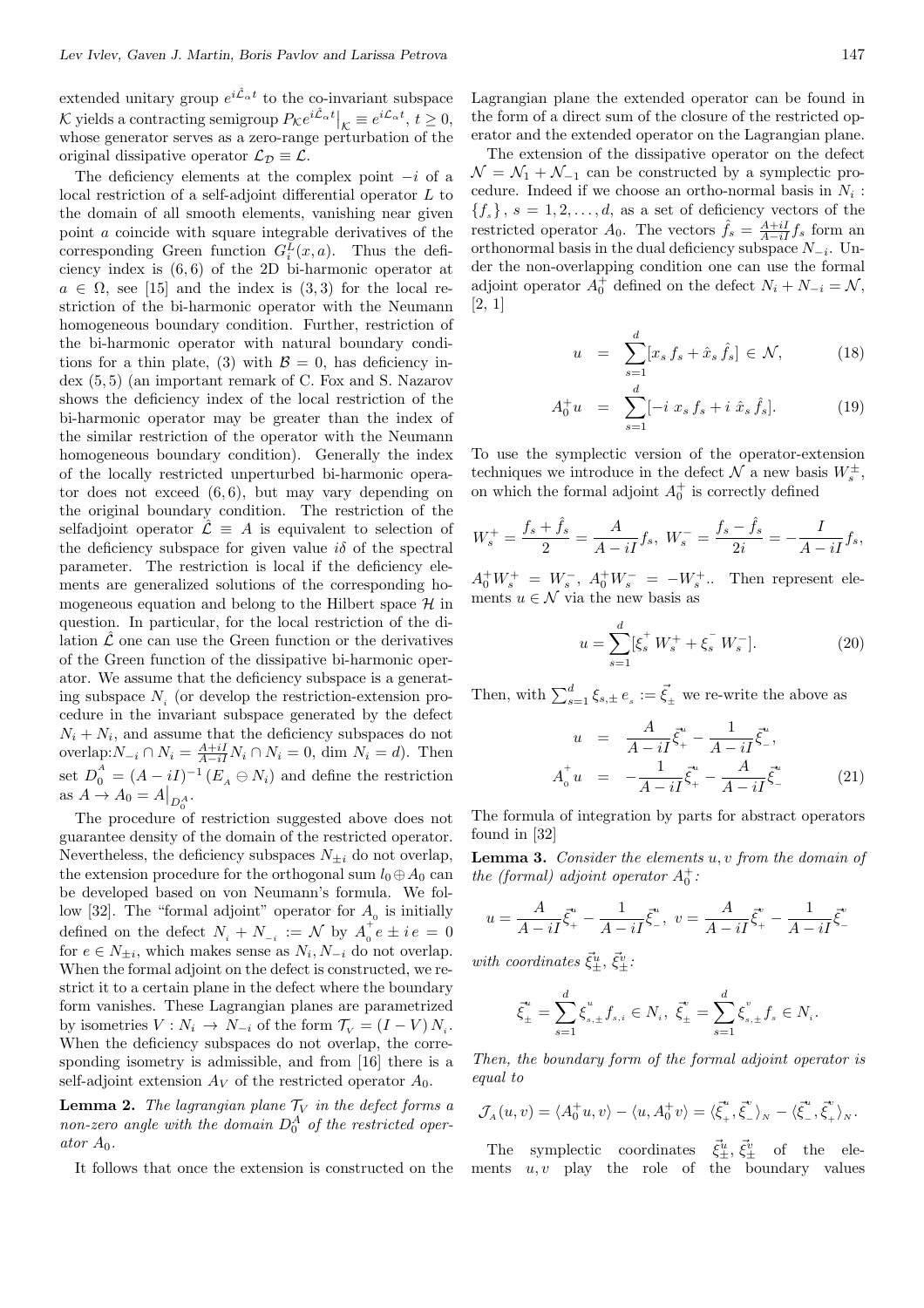$\{U'(0), U(0), V'(0), V(0)\}$  for the 1D Schrödinger equation. The boundary form vanishes on the Lagrangian plane  $\mathcal{T}_{\alpha}$  defined in  $D(A_0^+)$  defined by the "boundary" condition" with an Hermitian operator  $\mathbf{B}_{\alpha}: N_i \to N_i$ :  $\vec{\xi}_+ = \mathbf{B}_\alpha \vec{\xi}_-$ . This boundary condition defines a self-adjoint operator  $A_{\alpha}$  as a restriction of  $A_{0}^{+}$  onto the Lagrangian plane  $\mathcal{T}_{\alpha} \in D(A_0^+)$ . The resolvent of  $A_{\alpha}$  so defined is represented at regular points of  $A_{\alpha}$  by the following Krein formula, see [2],

$$
(A_{\alpha} - \lambda I)^{-1}
$$
  
=  $\frac{I}{A - \lambda I} - \frac{A + iI}{A - \lambda I} P \Gamma_{\alpha} \frac{I}{I + P \frac{I + \lambda A}{A - \lambda I} P \Gamma} P \frac{A - iI}{A - \lambda I}$ . (22)

Next, from [32], for generalized resolvents of symmetric operators.

**Lemma 4.** *The vector-valued function of the spectral parameter*

$$
u(\lambda) = \frac{A + iI}{A - \lambda I} \vec{\xi}^u + u_0 + \frac{A}{A - iI} \vec{\xi}^u + \frac{1}{A - iI} \vec{\xi}^u - (23)
$$

*satisfies the adjoint equation*  $[A_0^+ - \lambda I]u = 0$ , and the sym- $\vec{\xi}^u_\perp$  $\mu_{\pm}^u \in N_i$  *of it are connected by the formula*

$$
\bar{\xi}^u_- = -P_{N_i} \frac{I + \lambda A}{A - \lambda} \bar{\xi}^u_+ \tag{24}
$$

Introduce the map

$$
-P_{N_i}\frac{I+\lambda A}{A-\lambda I}P_{N_i} =: \mathcal{M}(\lambda) : N_i \to N_i.
$$

The matrix-function  $\mathcal{M}(\lambda) = P_{N_i} A P_{N_i} - P_{N_i} \frac{I + A^2}{A - \lambda I} P_{N_i}$  has negative imaginary part in the upper half-plane  $\Im \lambda > 0$ and serves an analog of the celebrated Weyl-Titchmarsh function. The operator-function *M* exists on the real axis *λ*, on the complement of the spectrum of the restriction of the operator *A* onto the invariant subspace generated by the defect. In particular it has simple poles at the eigenvalues  $a_r^2$  of *A*. Then (22) gives an explicit equation for the perturbed resolvent of the extension, so the resolvent of the finite-dimensional perturbation  $\hat{\mathcal{L}}_{\alpha}$  of the dilation  $\hat{\mathcal{L}}$  of *L*. In [44] the parameters of the extension were interpreted as Saint-Venant parameters. The finite-dimensional formula (22) allows us, in principle, to calculate the evolution operator  $e^{i\hat{\mathcal{L}}_{\alpha}t}$ , and the restriction of it onto co-invariant subspace  $K$  – the corresponding Lax-Phillips semigroup,

$$
P_{\mathcal{K}}e^{i\hat{\mathcal{L}}_{\alpha}t}|_{\mathcal{K}} \equiv e^{i\mathcal{L}_{\alpha}t} \tag{25}
$$

generated by the finite-dimensional dissipative perturbation  $\mathcal{L}_{\alpha}$  of  $\mathcal L$  of the Lax-Phillips semigroup.

### 4. COMPUTATION

The dynamical picture exposed above is united by the common theme of the spectral nature of SGOs. One of most important questions in mathematical modeling is on the

nature of the dissipation of elastic energy stored on the tectonic plates due to the fluid underlay. We avoid this question by introducing the positive damping parameter *β* and so the basic physical question on the nature of the damping remains unsolved. Next we suggest a program of study of SGO- related phenomena based on synchronous observations of frequencies, decay decrements and the shape of amplitudes of SGOs.

### 4.1. Computing for the Weyl function.

To apply the results we have determined mathematically we need to compute the Neumann-to-Dirichlet map or the corresponding Weyl function. We consider the relative NDmap for the 3D Laplacian with hydrodynamic potential *ϕ* on the astenosphere and with given inhomogeneous boundary conditions on the tectonic plate  $\Omega$  situated on the surface of the Earth  $\Sigma$ , the homogeneous Neumann boundary condition on the complement Σ*\*Ω, Robin boundary conditions in the depth on the mutual boundaries and perhaps the homogeneous Neumann boundary condition on the inner core. The relative Weyl function *M* is defined for the bi-harmonic equation with the spectral parameter (26) as a map connecting the boundary data  $\Xi^u_{\pm}$  on  $\partial\Omega \equiv \gamma$  of the solution *u* of the adjoint bi-harmonic boundary problem with  $\Xi^u_+$  fixed on  $\gamma$  and the spectral parameter  $\lambda$  in the weighted space of the square-integrable functions:

$$
\Delta^2 u + u = \lambda \mathcal{D}u. \tag{26}
$$

Selecting an orthogonal basis  $\psi_{\vec{l}}, \vec{l} = (l_1, l_2), l_s = 1, 2, \ldots$ in the space of the two-component vectors Ξ*−*, and solving the corresponding boundary problem

$$
\Delta^2 \Psi_{\vec{l}} + \Psi_{\vec{l}} = \lambda \mathcal{D} \Psi_{\vec{l}}, \ \Xi_{+}^{\Psi_{\vec{l}}}\big|_{\gamma} = \psi_{\vec{l}}, \tag{27}
$$

we extend the bases from the boundary onto the plate  $\Omega$ and find the matrix elements  $M_{\vec{l}\vec{m}}$  of the Weyl function from the bilinear form:

$$
\int_{\Omega} \left[ \Delta \bar{\Psi}_{\vec{l}} \, \Delta \Psi_{\vec{m}} + \bar{\Psi}_{\vec{l}} \, \Psi_{\vec{m}} - \lambda \bar{\Psi}_{\vec{l}} \, \Psi_{\vec{m}} \right] d\Omega \n+ \int_{\gamma} \langle \Xi_{+}^{\bar{\Psi}_{\vec{l}}} \Xi_{-}^{\bar{\Psi}_{\vec{m}}} \rangle d\gamma = 0.
$$

If  $\lambda$  is not an eigenvalue of the spectral problem for the bi-harmonic equation  $\Delta^2 u + u = \mathcal{D} \lambda u$  with the boundary condition  $\mathbb{E}^u_+|_{\gamma} = 0$ , then the corresponding solutions  $\Psi_{\bar{l}}$ are found uniquely and the Weyl function is defined. One can construct a rational approximation to the Weyl function near the regular point and near the pole of *M* at an eigenvalue of the above spectral problem.

### 4.2. Rational approximation

Rational approximation of the Weyl function serves a basis for approximate calculation of the spectral properties of the dissipative bi-harmonic operator and the relevant Lax-Phillips generator with weak dissipative perturbations *B, β*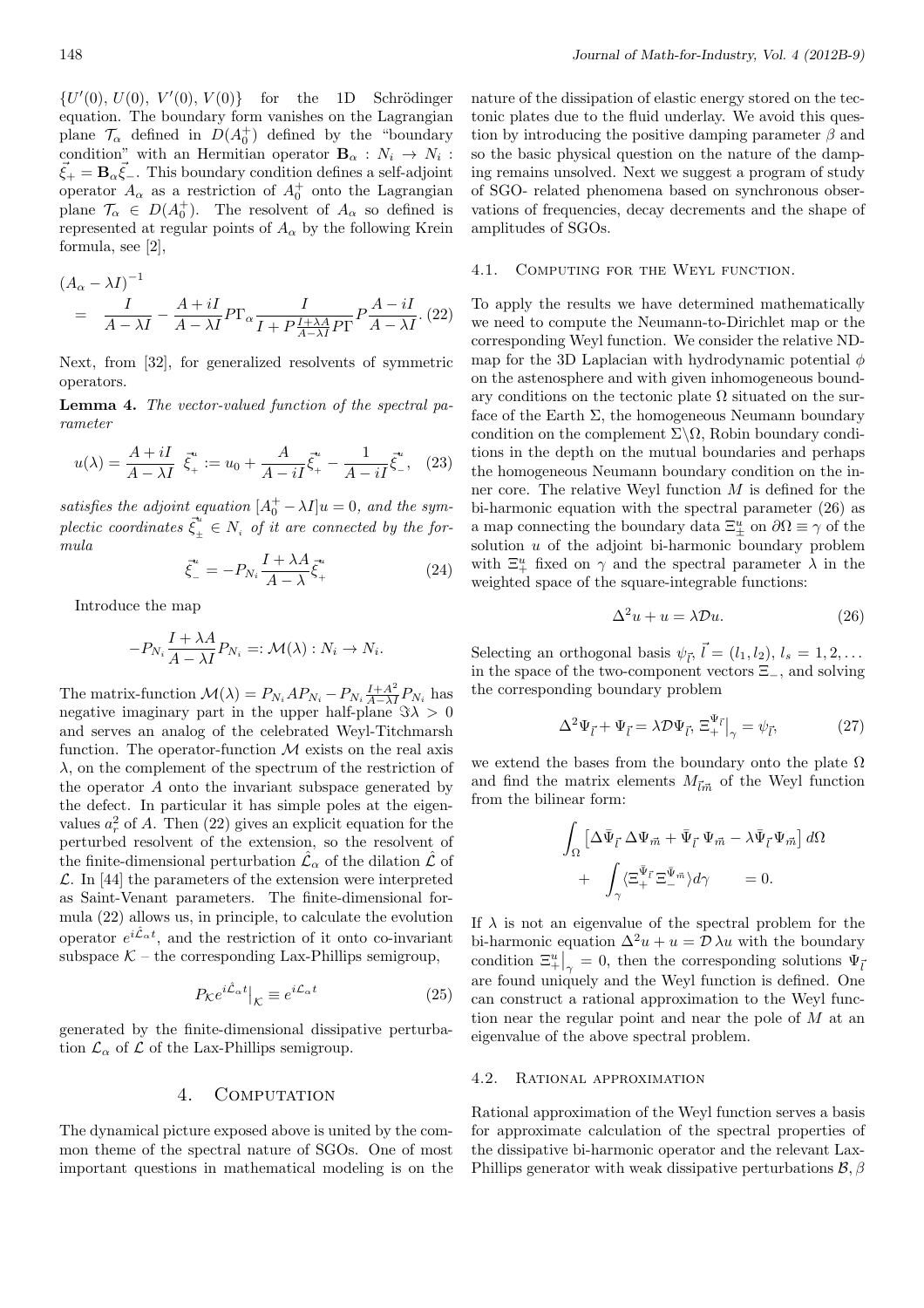near a fixed spectral point. For the dissipative biharmonic equation

$$
\Delta^2 u + u = \lambda \mathcal{D}u, \ \Xi_+ \big|_{\gamma} = \mathcal{B}\Xi_- \big|_{\gamma} \tag{28}
$$

the eigenvalues are found from the homogeneous equation  $[M - B] \Xi - \big|_{\gamma} = 0$ . This rational approximation of  $M \to M^N$  reduces the equation to a finite-dimensional one and we calculate the shift of the eigenvalues of the spectral problem while the boundary condition  $\mathbb{E}_{+}^{u}|_{\gamma} = 0$  becomes  $\left. \Xi_{+}^{u}\right\vert _{\gamma}=\mathcal{B}\Xi_{-}^{u}$  $\left( \frac{u}{\gamma} \right)$ , with  $\beta \approx 0$ . The rational approximation can be chosen in various ways, in particular so that poles of the rational approximation of the corresponding scattering matrix coincide with the poles of the original scattering matrix, see for instance [22].

### 4.3. Zero-range perturbation.

The explicit finite-dimensional (not more than 6) perturbation of the dissipative generator of the wave evolution at (22), does not give an explicit form for the quantities which may be observed. This makes the process of fitting the solvable model difficult. Indeed, both terms on the right-hand side of the Krein formula contain the resolvent of the "unperturbed" operator, which has singularities on the spectrum of the corresponding problem. We expect that these singularities compensate each other so only the singularities in the spectrum of the perturbed operator  $\mathcal{L}_{\alpha}$ remain. The question of compensation singularities in the Krein formula was considered in [23] [35, 22]. It is possible that these ideas give an explicit formula for the polar term of the resolvent of  $\mathcal{L}_{\alpha}$  near it's eigenvalue. This gives a finite-dimensional expression for the perturbed eigenvalues (eigenfrequencies and the corresponding damping decrements) and eigenfunctions, which can be monitored as SGO -modes. This would help fit the solvable model and then estimate, based on the fitted model, the amount of elastic energy, stored on the modes which may give an alternative approach to the important problem of prediction of earthquakes and tsunami, and the estimation of their expected power.

#### 5. Observations and conclusions.



Figure 5: Tsunami collision senario

The basic observation of instability of frequencies of SGO motivates numerous questions concerning both the reasons for the instability and the influence of these instabilities upon various processes in the troposphere.

These questions and the associated hypotheses around the models deserve careful analysis.

The variation of the frequencies of SGO may be considered not only as a precursor of an earthquake, but also as a precursor of a tsunami caused by the collisions of tectonic plates in active zones. However deformation of the plates in an underwater active zone may be greater than usual because the oceanic plates are relatively thin leading to the possible formation of a decompression area under the active zone. The specific character of the destruction of these stressed plates may allow formation of deep splits and cracks through which oceanic water enters the decompressed area and mixes with the liquid component of the astenosphere. The amount of water entering the under-plates area in active zone may be quite significant perhaps up to 10 cubic kilometers, as for instance during the recent Christmas tsunami in Malasia, 2009. This hot mixture may spread along an under-plate channel for large distances, thus transferring the energy and potentially triggering new geological events, see [14].

Therefore monitoring of the SGO frequencies and the damping parameters and use of a fitted model for the active zone with correctly chosen Saint-Venant parameters should allow us to calculate, in an explicit form, the deformation of the eigenmodes of the stressed plate. Then, comparing the results of monitoring frequencies, amplitudes and the decay parameters of SGO with the corresponding data recovered from the *already fitted* mathematical model of the tectonic plate under the dissipative boundary conditions and the point-wise stress at the active zones, it might be possible in practice to define the active zone from which the perturbation is coming. This leaves the problem of estimating, based on the fitted solvable model, the elastic energy, accumulated due to stress. The technique of using solvable models for localized excitations of tectonic plates allows us to estimate the elastic energy stored on the corresponding SGO. In particular, returning to our original problem we expect that the rational approximation of the characteristic function of the dissipative operator *L* and its local zero-range perturbation  $\mathcal{L}_\mathcal{B}$  at the active zone may allow us to solve the inverse problem and recover, in explicit form, the dependence of the frequencies of SGO and decay decrements from the parameters *B* of of the zero-range model. We expect that under the special conditions on the parameters of the dissipative operator  $\beta$ ,  $\Gamma_{\gamma}$  and its singular perturbation, some of perturbed eigenvalues may endure anomalously small decay decrements. In this case the corresponding SGO modes are characterized by extremely slow dissipation of the elastic energy stored in them and allow observation of a corresponding pumping effect on the eigenmode, while the corresponding eigenvalue is near a stable eigenvalue for the tectonic plate.

We hope that the necessary data for the relevant analysis could therefore be collected by the appropriate monitoring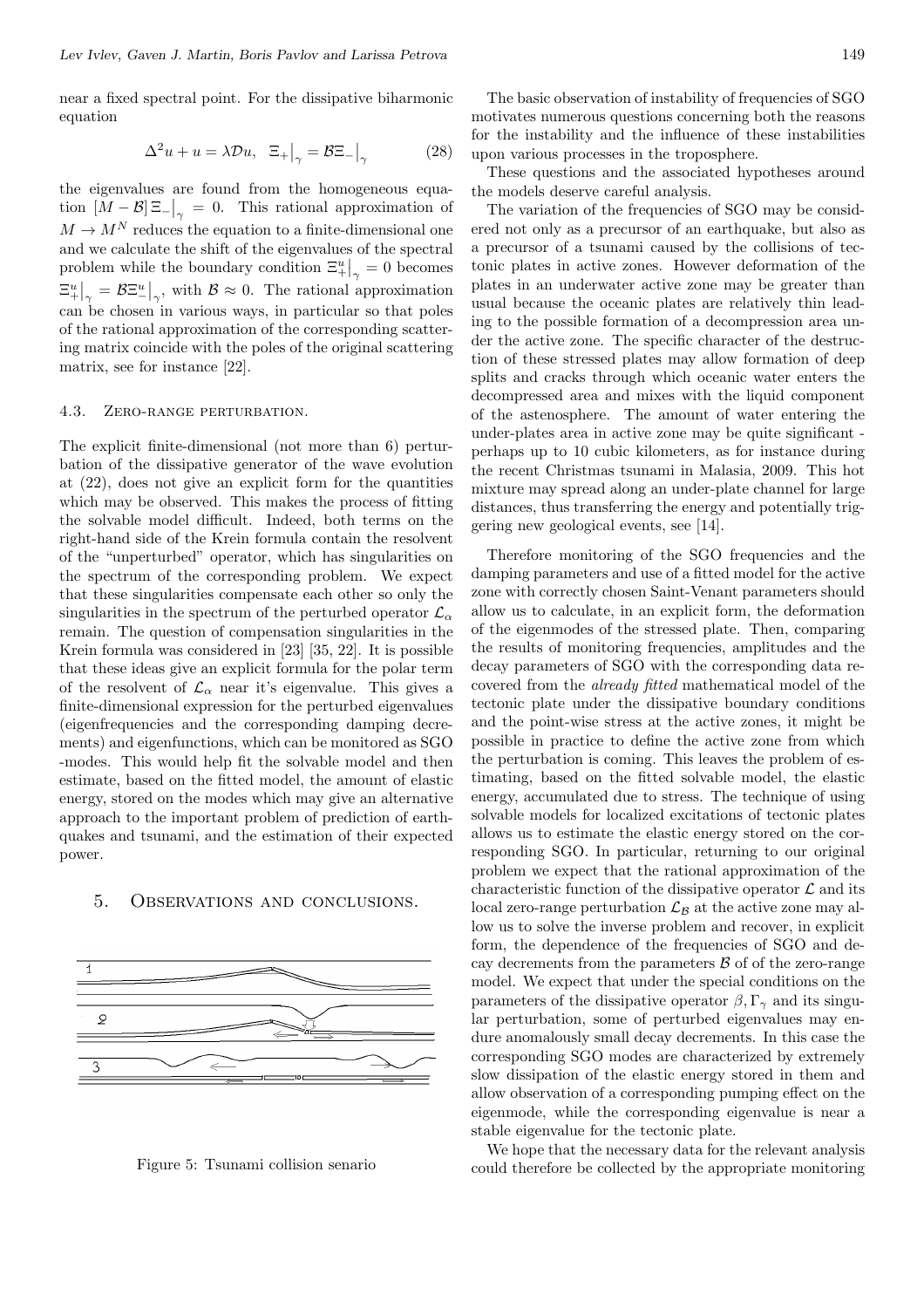of SGO.

### **Appendix: Scattering and the spectral analysis of the dissipative operator.**

Here we omit the lower index  $D$  for  $\mathcal{L}_D$  and  $\hat{\mathcal{L}}_D$ . We consider the simplified version, of Theorem 1, with Γ : *K →*  $\mathcal{E}_{\gamma} \oplus \mathcal{E}_{\Omega}$ . Denote by  $\mathcal{A}_{sa}$  the self-adjoint part of the original dissipative operator *L*.

**Theorem 2.** *The matrix operator defined in*

$$
\mathcal{H} = \mathcal{D}_{out} \oplus \mathcal{K} \oplus \mathcal{D}_{in} \tag{29}
$$

*by the formula*

$$
\hat{\mathcal{L}}\left(\begin{array}{c} u_+ \\ u_- \\ u_- \end{array}\right) = \left(\begin{array}{c} i\frac{du_+}{ds} \\ \mathcal{A}_{sa}u + \Gamma^+(u_+ + u_-)/2 \\ i\frac{du_-}{ds} \end{array}\right) \tag{30}
$$

*with the corresponding boundary condition*  $\frac{u_+ - u_-}{i} = \Gamma u$ *is a selfadjoint dilation of the dissipative operator L: the compression of the resolvent*  $\mathcal{R}_{\lambda}$ ,  $\Im \lambda < 0$  *of the operator*  $\hat{\mathcal{L}}$  *onto the subspace*  $\mathcal K$  *coincides with the resolvent of the operator L:*

$$
P_{K} \left[ \mathcal{L} - pI \right]^{-1} P_{K} = \left( L - pI \right)^{-1}, \ \Im p < 0. \tag{31}
$$

The spectrum of the operator  $\hat{\mathcal{L}}$  is absolutely continuous and consists of two branches  $\hat{\sigma}_{\mathcal{L}} = R \cup \sigma_c$ . The *incoming* eigenfunctions of the first branch are scattered waves

$$
\Psi_{\nu}^{in} = \left( \begin{array}{c} e^{-ips} S^{+} \nu \\ u_{\nu}^{in} \\ e^{-ips} \nu, \end{array} \right) \tag{32}
$$

with the *transmission coefficient*  $S^+ = \frac{\mathcal{L}^+ - pI}{\mathcal{L} - pI}$  found as the limit on the real axis of the spectral parameter  $p$  from the lower half-plane. The term  $u_{\nu}^{in}$  is a limit from the lower half-plane of the solution of

$$
[\mathcal{A}_{sa} - Ip] u_{\nu}^{in} + \Gamma^{+}(S^{+} + I)/2\nu = 0.
$$
 (33)

These form a basis in the invariant subspace  $\mathcal{H}_{in}$  of the dilation obtained as a closure  $\bigvee_{t>0} e^{i\hat{\mathcal{L}}t} \mathcal{D}_{in}$ . Similarly the outgoing scattered waves are defined.

**Theorem 3.** *The incoming and outgoing eigen-functions of the dilation L are generalized solutions of the corresponding homogeneous equation with exponential behavior in*  $L_2(R_{\pm}, E)$  *:* 

$$
\Psi_{\nu}^{in} = \begin{cases}\ne^{-ikx} \nu & \nu \in \mathcal{E} \quad x \in R_{-} \\
u_{\nu}^{in} & \text{in} \quad \mathcal{K} \\
e^{-ikx} \mathbf{S}^{+} \nu & \nu \in \mathcal{E} \quad x \in R_{+} \\
\Psi_{\nu}^{out} = \begin{cases}\ne^{-ikx} \nu & \nu \in \mathcal{E} \quad x \in R_{+} \\
u_{\nu}^{out} & \text{in} \quad \mathcal{K} \\
e^{-ikx} \mathbf{S} \nu & \nu \in \mathcal{E} \quad x \in R_{-}\n\end{cases}\n\end{cases}
$$

*These eigenfunctions are labeled by direction vectors*  $\nu \in E$ . *The components u in,out are generalized solutions of the inhomogeneous equation (33) with complex spectral parameter*  $p = k \mp i0$  *and are uniquely defined by the direction vectors, see (3) below, as images of strong limits of properly framed resolvent of the self-adjoint operator Asa or strong limits of the resolvent of L, L*<sup>+</sup> *on the real axis from the lower* (upper) half-planes. The transmission coefficients  $S$ ,  $S$ <sup>+</sup> *are also uniquely defined from the homogeneous equation. In particular,* **S***,* **S** <sup>+</sup> *are analytic matrix-function in upper and lower half-planes*  $\Im p > 0$ ,  $\Im p < 0$ 

$$
\mathbf{S}^{+}(k - i0) = I - i \lim_{p \to k - i0} \Gamma \frac{I}{\mathcal{L} - pI} \Gamma^{+}
$$
  
\n
$$
\mathbf{S}(k + i0) = I + i \lim_{p \to k + i0} \Gamma \frac{I}{\mathcal{L}^{+} - \lambda I} \Gamma^{+}.
$$
 (34)  
\n
$$
u_{\nu}^{in} = -\frac{1}{2} \frac{1}{A_{sa} - (k - i0)} \left( I + \mathbf{S}^{+}(k - i0) \right) \nu
$$
  
\n
$$
= \left[ \nu + \frac{i\Gamma}{2} \frac{I}{\mathcal{L}^{+} - (k + i0)} \Gamma^{+} \nu \right], \quad \nu \in E.
$$
  
\n
$$
u_{\nu}^{out} = -\frac{1}{2} \frac{I}{A_{sa} - (k + i0)} \left( I + \mathbf{S}(k + i0) \right) \nu
$$

$$
= \left[\nu - \frac{i\Gamma}{2} \frac{I}{\mathcal{L} - (k - i0)} \Gamma^{+} \nu\right], \nu \in E.. \tag{35}
$$

*The eigenfunctions*  $\psi^>$ ,  $\psi^<$  *of the complementary components of the dilation in*  $\mathcal{E} \ominus \mathcal{E}_- = \mathcal{E}^{\le}$  *and*  $\mathcal{E} \ominus \mathcal{E}_+ = \mathcal{E}^{\ge}$  *have the form:*

$$
\Psi^{\leq} = \left( \begin{array}{c} 0 \\ u^{\leq} \\ e^{-ikx} \nu^{\leq} \end{array} \right), \Psi^{\geq} = \left( \begin{array}{c} e^{-ikx} \nu^{\geq} \\ u^{\geq} \\ 0 \end{array} \right), \qquad (36)
$$

*and are obtained as normalized linear combinations of the incoming and outgoing waves. Choosing vectors*  $\nu$ ,  $\nu$  as *eigenvectors of operators*  $\Delta^> = I - S^+S$ ,  $\Delta^< = I - SS^+$ with non-zero eigenvalues  $\delta^>$ ,  $\delta^<$  respectively, we obtain:

$$
u_{\nu>}^{\rangle} = \frac{1}{\delta^{\rangle}} \left[ \Psi_{\nu>}^{in} - \mathbf{S}^{+} \nu^{\rangle} \Psi_{\nu}^{out} \right],
$$
  

$$
u_{\nu<}^{<} = \frac{1}{\delta^{<}} \left[ \Psi^{out}(\nu^{<}) - \mathbf{S} \nu^{<} \Psi^{in} \right].
$$

*The systems*  $\{\Psi_{\nu}^{in}, \Psi_{\nu}^{<}\}$  *and*  $\{\Psi_{\nu}^{out}, \Psi_{\nu}^{>}\}$  *are orthogonal, with spectral density matrices*

$$
\left(\begin{array}{cc} 1 & 0 \\ 0 & \Delta_{>}\end{array}\right) \text{ and } \left(\begin{array}{cc} 1 & 0 \\ 0 & \Delta_{<}\end{array}\right).
$$

*The system*  $\Psi_{\nu}^{in,out}$  *is not orthogonal, but with respect to the data*  $(f^{in}, f^{out}) \equiv (\langle \Psi^{in}, f \rangle, \langle \Psi^{out}, f \rangle)$  has the spectral *density matrix*

$$
\left(\begin{array}{cc} I_{in,in} & S \\ S^+ & I_{out,out} \end{array}\right)
$$

*with blocks*

$$
\langle \Psi_\nu^\in, \Psi_\mu^{in} \rangle = \delta(\nu-\mu), \ \equiv I_{in,in} \langle \Psi_\nu^\in,
$$

$$
\Psi_{\mu}^{out} \rangle = S_{in,out}(\nu, \mu) = \delta(\nu - \mu)S, \ \langle \Psi_{\mu}^{out}, \Psi_{\nu}^{in} \rangle = \delta(\nu - \mu)S^{+}.
$$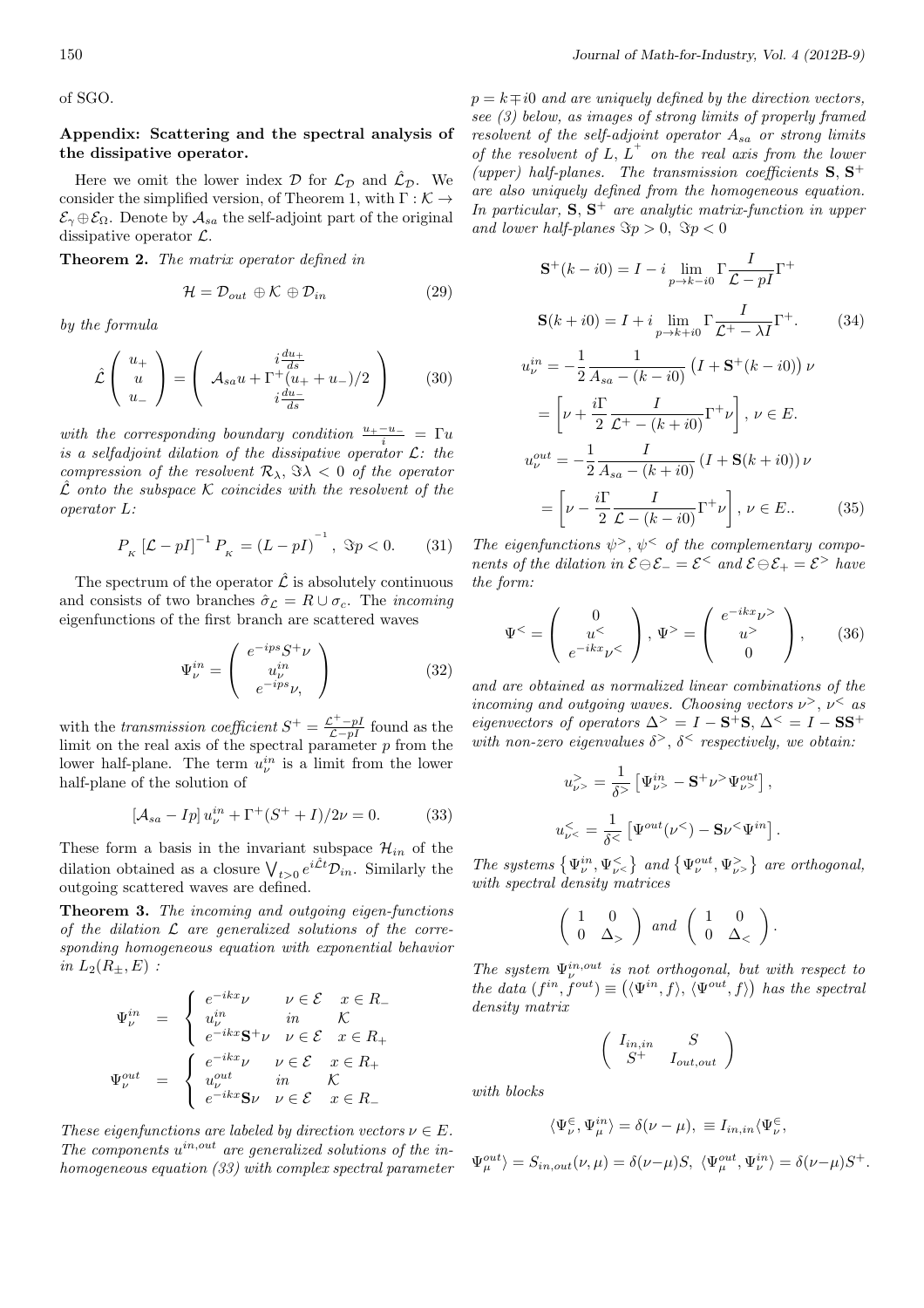Then a functional model of the dissipative operator is obtained, see [24] by rewriting the dissipative operator in terms of this system of eigenfunctions *{*Ψ*out ,* Ψ*<sup>&</sup>gt;}* of the dilation. This system  $\{\Psi^{in}, \Psi^{out}\}$  gives the most simple formulae for the spectral quantities, see [28, 26, 31] in terms of the so called "symmetric functional model".

The functional model allows us to calculate angles between invariant subspaces of the absolutely continuous, discrete and singular spectrum of the dissipative operator in terms of its characteristic function (playing the role of the relevant scattering matrix). In particular the eigenfunctions of the absolutely continuous "complementary component" of the absolutely continuous part of the dissipative operator are identified up to the parametrization by the direction vectors. The mid-components  $u^<$ ,  $u^> \mathcal{E}^<$ ,  $\mathcal{E}^>$ serve as a canonical system of eigenfunctions for the absolutely continuous spectrum of the original dissipative operator and adjoint operator.

We have the corresponding spectral expansion, see [28, 31]:

$$
u = \frac{1}{2\pi} \int_{\sigma_a} \frac{|\mathbf{S}(k)|^2 - 1}{\mathbf{S}^+(k)} u^<(k) \langle u, u^>(k) \rangle dk, \tag{37}
$$

converging for elements *u* represented as orthogonal projections of elements of the complementary subspace  $\mathcal{E}^{\le}$  onto *K*. This set is dense in the absolutely-continuous subspace of the operator *L*, [24] and [30, 47]. Thus the incomingoutgoing eigenfunctions of the dilation and eigenfunctions in the complementary subspaces  $\mathcal{E}^{\le}$ ,  $\mathcal{E}^{\ge}$  play essentially different roles in the spectral problem for the dissipative operator.

For discussion of choice of the canonical system of eigenfunctions of the absolutely-continuous spectrum in case of spectral multiplicity one for a unitary operator and a canonical system of eigenfunction of it's contracting perturbation. see [36].

### **ACKNOWLEDGEMENTS**

G.M. and B.P. acknowledge the Marsden Fund of the New Zealand Royal Society. BP acknowledges the Russian Academy of Sciences, Grant RFBR 03-01- 00090.

### **REFERENCES**

- [1] V. Adamyan, B. Pavlov and A. Yafyasov, Modified Krein formula and analytic perturbation procedure for scattering on arbitrary junction, *Preprint*, Newton Institute, NI07016, April 2007, 30 pp.
- [2] N. I. Akhiezer and I. M. Glazman, Theory of Linear Operators in Hilbert Space, Frederick Ungar, Publ., New-York, vol. 1, 1966.
- [3] S. Albeverio, F. Gesztesy, R. Hoegh-Krohn and H. Holden, Solvable models in quantum mechanics. Springer-Verlag, New York, 1988.
- [4] S. Albeverio and P. Kurasov, Singular perturbations of differential operators. Solvable Schrödinger type operators. London Mathematical Society Lecture Note Series, 271. Cambridge University Press, Cambridge, 2000.
- [5] F. A. Berezin and L. D. Faddeev, A remark on Schrödinger equation with a singular potential, *Soviet Math. Dokl.* **2** (1961) 372–376.
- [6] J. Brüning, G. Martin and B. Pavlov, Calculation of the Kirchhoff Coefficients for the Helmholtz Resonator. *Russian Journal of Mathematical physics* **16** (2) Pleiades Publishing Ltd. (2009) 188–207.
- [7] R. Courant and D. Hilbert, Methoden der mathematischen Physik, Springer-Verlag, Berlin-New York, 1968.
- [8] Yu. N. Demkov and V. N. Ostrovskij, Zero-range potentials and their applications in Atomic Physics, Plenum Press, NY-London 1988.
- [9] E. Fermi, Sul motto dei neutroni nelle sostance idrogenate *Ricerca Scientifica* **7** (1936) 13.
- [10] C. Fox and H. Chung, Harmonic Deflection of a Infinite Floating Plate, *Dept. of Mathematics, Univ. of Auckland Report Series* **485**, 2002.
- [11] H. Chung, C. Fox, A direct relationship between bending waves and transition conditions on floating plates, *Wave motion* **46** (2009) 468–479.
- [12] J. M. Herndon, Substructure of the inner core of the Earth, *Proc. of Nat. Acad. of Sci. USA, (Geophysics)* **93** (1996) 646–448.
- [13] L. Ivlev and B. Pavlov, Inner splittings the cause of tsunami and eruptions . *Ecology and Cosmos - 4*, May 28- June 4, 2011. Published by the Dept. of Chemistry of St. Petersburg University.
- [14] L. Ivlev Sketches of a natural philosopher Published by the Editorial house of the St-Petersburg University, 2012, 513p.
- [15] Yu. E. Karpeshina and B. S. Pavlov, Interactions of the zero radius for the bi-harmonic and the polyharmonic equations, *Mat. Zametki* **40** (1986), no 1, 49–59, 140. Math. Notes **40** (1987), no 1-2, 528–533.
- [16] M. A. Krasnosel'skij, On selfadjoint extensions of Hermitian Operators *Ukrainskij Mat. Journal* **1**, 21 (1949).
- [17] Y. A. Kuperin, On acoustic properties of vibration protection of the reactor PIK, *Preprint*, Leningrad Inst. Nuclear Physics (1979) 23p.
- [18] P. Lax and R. Phillips, Scattering theory, Academic Press, NY, 1967.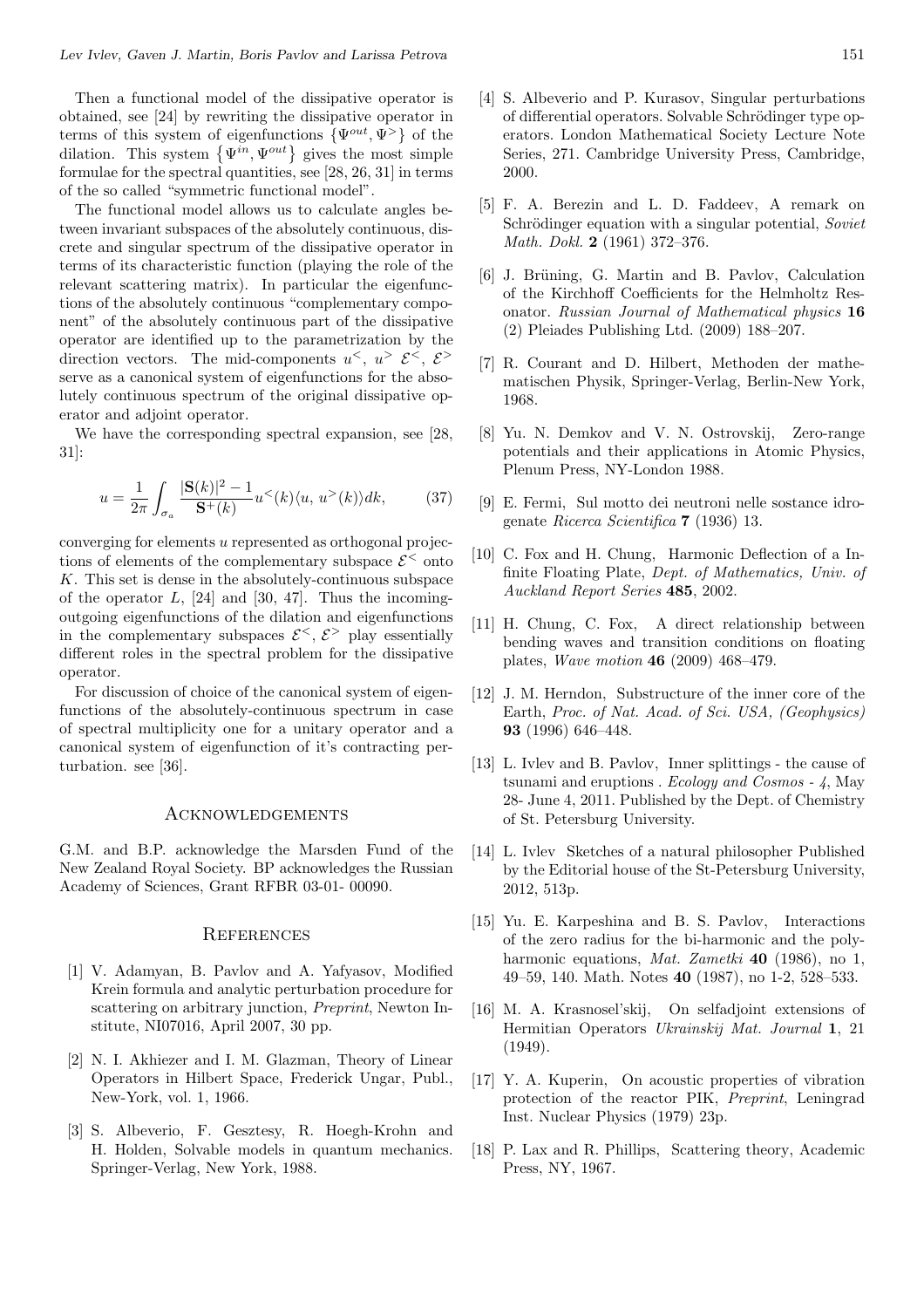- [19] E. M. Lin'kov, L. N. Petrova and K. S. Osipov, Seismogravitational pulsations of the Earth and Atmospheric perturbations as possible Precursors to strong earthquakes. *Translations: Doklady of the USSR Academy of Sciences: Earth Science Section* **313** (1992) 76–79.
- [20] E. Lin'kov, E. Orlov, L. Petrova and V. Karpinskij, Seismogravimetric complex development of methods and tools of the experimental geophysics, Ed. by A.V.Nikolaev, Moscow (1996) 252–259.
- [21] E. Linkov, L. Petrova, S. Tipisev and S. Ya, The phenomenon seismogravitational oscillations of the Earth, Certificate 217, Scientific discoveries. (Collection of brief descriptions of scientific discoveries, 2002). Vyp.2. Moskva, 2002, 23–25.
- [22] G. Martin, B. Pavlov and A. Yafyasov, Resonance one-body scattering on a junction, *Nanosystems: Physics, Chemistry, Mathematics* **1**, (1) (2010) 108–147.
- [23] A. Mikhailova and B. Pavlov, Remark on the Compensation of singularities in Krein's Formula, *Operator Theory: Advanced and Applications* **186** (2008) 325– 337.
- [24] B. Sz.-Nagy and C. Foias, Harmonic analysis of operators on Hilbert space, North-Holland Publishing Co., Amsterdam-London; 1970.
- [25] J. von Neumann, Mathematical foundations of quantum mechanics. Princeton University Press, Princeton, NJ, 1996.
- [26] N. Nikol'skii and S. Khrushchiv, A functional model and some problems of the spectral theory of functions, *Proc. Steklov Inst. Math.* **3** (1988) 101–214.
- [27] K. S. Osipov, Adaptive analysis of the non-stationary time series in study of seismic oscillations with periods 0.5–5 hours, PhD thesis, Sankt-Petersburg University (1992) 110p.
- [28] B. Pavlov, Spectral theory of nonselfadjoint differential operators, *Proc. of the Int. Cong. Math.*, Warszawa **2** (1983) 1011–1025.
- [29] B. Pavlov, Operator extensions, Friedrichs model and some fitted zero-range models, MRIT workshop Math-for-Industry Tutorial: Spectral theories of nonhermitian operators and their application. Ed. Yasuhide Fukumoto, Yasunori Maekawa, COE Lecture notes V. **20**, Kyushu Iniversity (2009) 57–103.
- [30] B. Pavlov, Selfadjoint dilation of the dissipative Schrödinger operator and its resolution in terms of eigenfunctions *Math. USSR Sbornik* **31** (1977) 457– 478.
- [31] B. Pavlov, Spectral Analysis of a Dissipative Singular Schrödinger Operator in terms of a Functional Model, *Partial Differential Equations*, ed. M. Shubin, Encyclopedia of Mathematical Sciences, Springer **65** (1995) 87–153.
- [32] B. Pavlov, The theory of extensions and explicitlysolvable models, *Russian Math. Surveys* **42** (1987) 127–168.
- [33] B. Pavlov, S-Matrix and Dirichlet-to-Neumann Operators. In: Scattering, ed. R. Pike, P. Sabatier, Academic Press, Harcourt Science and Tech. Company (2001) 1678–1688.
- [34] B. Pavlov, A star-graph model via operator extension, *Math. Proc. Cambridge Phil. Soc.* **142** (2007) 365–384.
- [35] B. Pavlov, A solvable model for scattering on a junction and a modified analytic perturbation procedure, Characteristic functions, scattering functions and transfer functions, *Oper. Theory Adv. Appl.* **197** Birkhäuser Verlag (2010) 281–335.
- [36] B. Pavlov and M. Faddeev, Spectral analysis of unitary perturbations of contractions., *Proc. LOMI* **115** (1982) 215–227 (In Russian) (English translation: *J. Sov. Math.* **28** (1985) 768–776.
- [37] L. N. Petrova, The seismic process in the frequency range 0.05–0.5 mHz: Patterns and Peculiarities, *Volc. Seis.* **21** (2000) 573–585.
- [38] L. N. Petrova, Seismogravitational Oscillations of the Earth from Observations by Spaced Vertical Pendulums in Eurasia, *Izvestiya, Physics of the Solid Earth* **38** (2002) 325–336.
- [39] L. N. Petrova and D. V. Lybimtsev, Global Nature of the Sesmogravitational Oscillations of the Earth, *Izvestiya, Physics of the Solid Earth* **42** (2006) 114– 123.
- [40] L. N. Petrova and V. A. Volkov, Dynamic peculiarities of seismo-gravitational oscillations of Earth, *Doklady* **351** (1996) 883–686.
- [41] L. N. Petrova, E. G. Orlov and V. V. Karpinsky, On dynamics and structure of oscillations of Earth in December 2004 according to observations on seismogravimeter in St. Petersburg, *Izvestiya, Physics of the Solid Earth* **43** (2007) 111–118.
- [42] L. N. Petrova, Oscillations of the Earth with Periods from 9 min to 57 min in the Background Seismic Process and the Energy Flux Direction in the range of the free oscillation. *Izvestiya, Physics of the Solid Earth* **44** (2008) 1–14.
- [43] L. N. Petrova, E. M. Lin'kov, D. D. Zuroshvili Planetary character of superlong oscillations of earth, *Vestnik LGU* **4** (1988) 21–26.